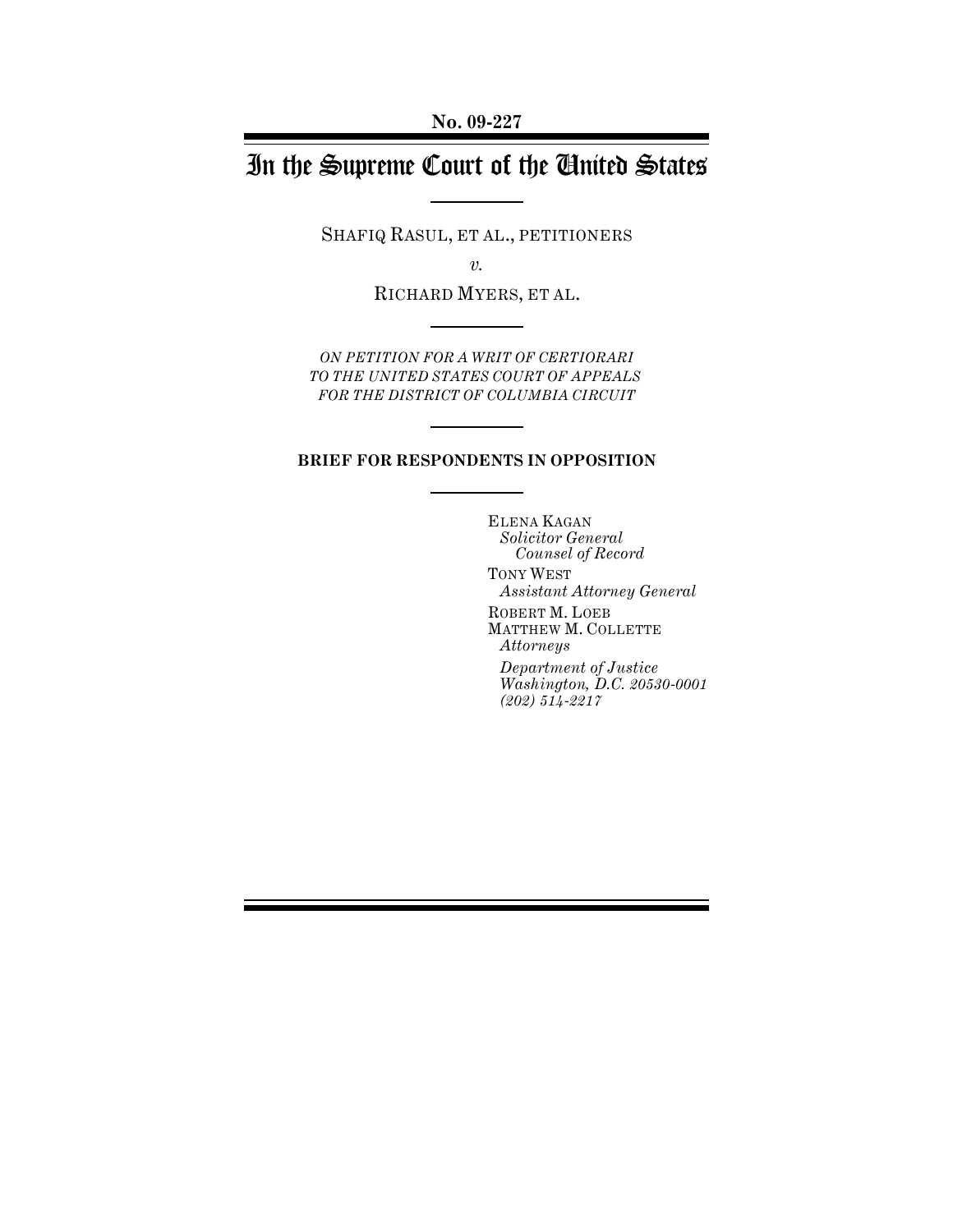### **QUESTIONS PRESENTED**

1. Whether the court of appeals correctly determined that petitioners' constitutional claims were properly dismissed because respondents are entitled to qualified immunity.

2. Whether the court of appeals correctly held that petitioners' claim under the Religious Freedom Restoration Act of 1993, 42 U.S.C. 2000bb *et seq.*, was properly dismissed because, at a minimum, respondents are entitled to qualified immunity.

(I)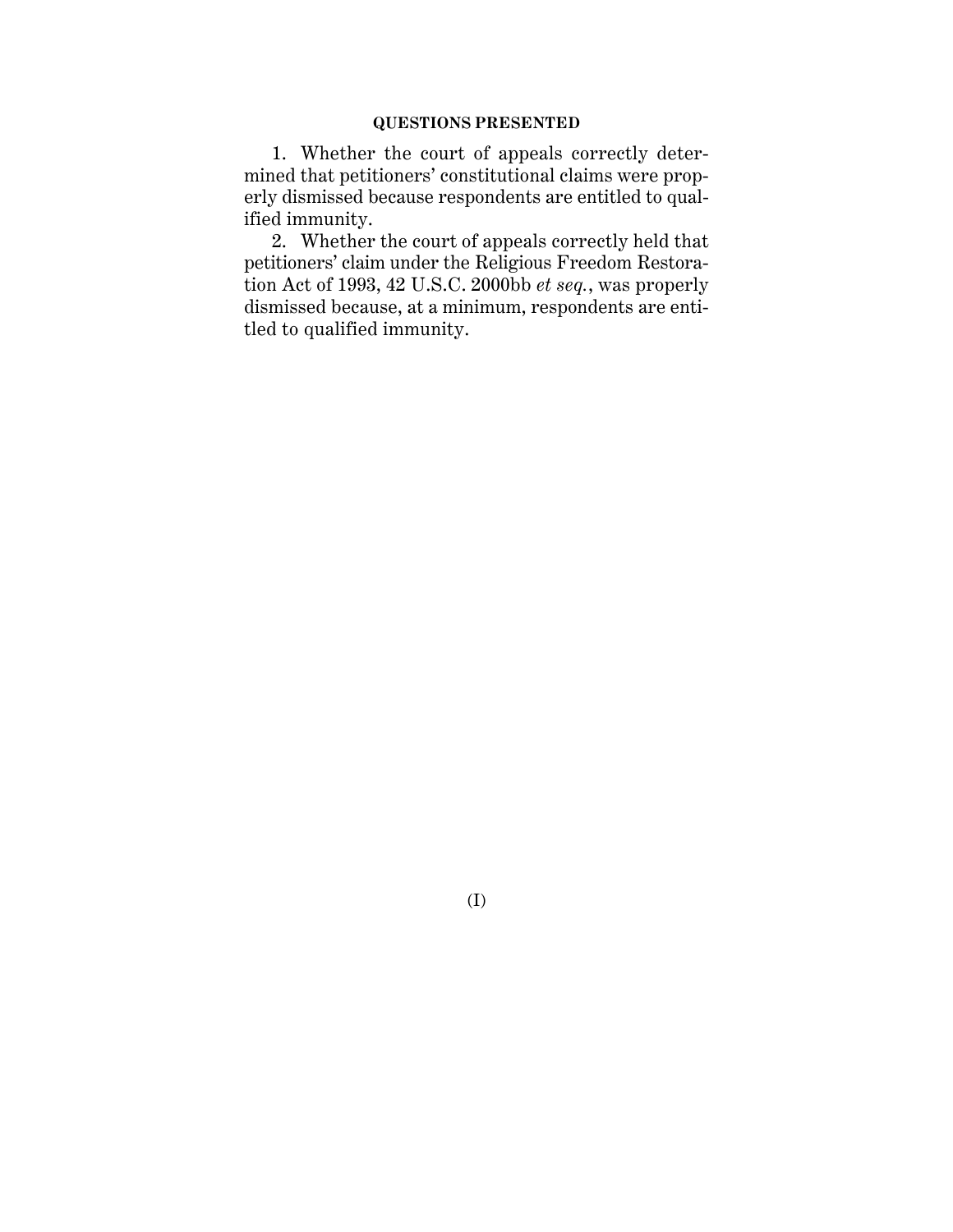### **TABLE OF CONTENTS**

Page

| Argument $\dots\dots\dots\dots\dots\dots\dots\dots\dots\dots\dots\dots\dots\dots 10$ |
|--------------------------------------------------------------------------------------|
|                                                                                      |
|                                                                                      |

## **TABLE OF AUTHORITIES**

## Cases:

| Al Odah v. United States, 321 F.3d 1134 (D.C. Cir.    |
|-------------------------------------------------------|
| 2003), rev'd on other grounds sub nom. Rasul v.       |
|                                                       |
|                                                       |
| Bivens v. Six Unknown Named Agents of Federal         |
|                                                       |
| Boumediene v. Bush:                                   |
| 476 F.3d 981 (D.C. Cir. 2007), rev'd, 128 S. Ct. 2229 |
|                                                       |
|                                                       |
|                                                       |
| Cuban Am. Bar Ass'n v. Christopher, 43 F.3d 1412      |
| (11th Cir.), cert. denied, 515 U.S. 1142, and 516     |
|                                                       |
|                                                       |
|                                                       |
| Employment Division, Department of Human Res.         |
|                                                       |
| Harlow v. Fitzgerald, 457 U.S. 800 (1982)  12         |
| Hope v. Pelzer, 536 U.S. 730 (2002)  15               |

## (III)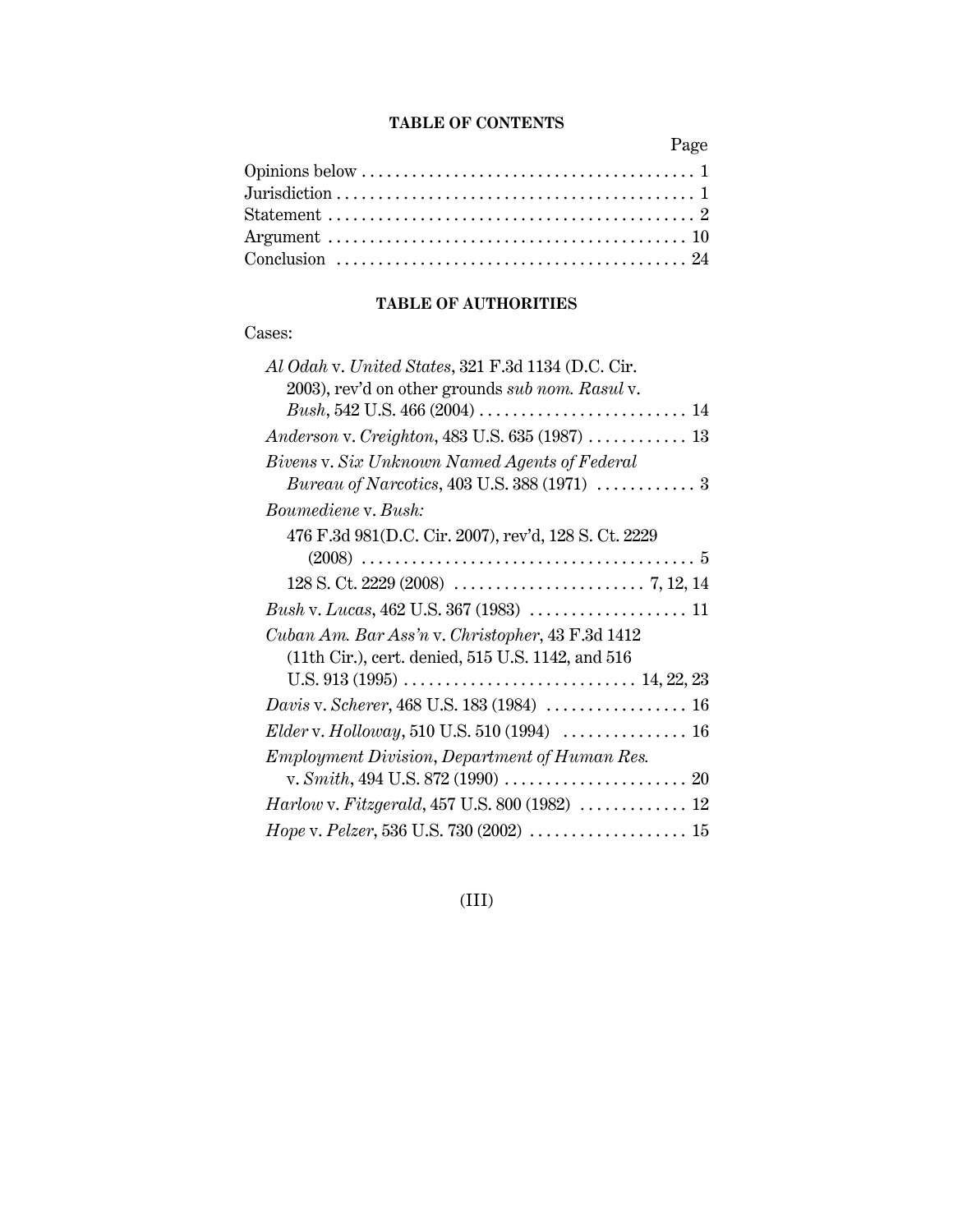| Cases-Continued:<br>Page                                                                                                                                  |
|-----------------------------------------------------------------------------------------------------------------------------------------------------------|
| <i>Jifry v. FAA</i> , 370 F.3d 1174 (D.C. Cir. 2004),                                                                                                     |
|                                                                                                                                                           |
| Johnson v. Eisentrager, 339 U.S. 763 (1950)  6, 13                                                                                                        |
| <i>Lawrence</i> v. <i>Chater</i> , 516 U.S. 163 (1996) 19                                                                                                 |
|                                                                                                                                                           |
| <i>Pearson v. Callahan, 129 S. Ct. 808 (2009) </i> 8, 18                                                                                                  |
|                                                                                                                                                           |
| Sanchez-Espinoza v. Reagan, 770 F.2d 202 (D.C. Cir.                                                                                                       |
|                                                                                                                                                           |
| Saucier v. Katz, 533 U.S. 194 (2001)  13, 17                                                                                                              |
|                                                                                                                                                           |
| Spector Motor Serv., Inc. v. McLaughlin, 323 U.S.                                                                                                         |
| 32 County Sovereignty Comm. v. Department of                                                                                                              |
|                                                                                                                                                           |
| United States v. Lanier, 520 U.S. 259 (1997) $\ldots$ 15                                                                                                  |
| United States v. Verdugo-Urquidez, 494 U.S. 259                                                                                                           |
| United States ex rel. Turner v. Williams, 194 U.S.<br>$279\,(1904)\,\,\ldots\ldots\ldots\ldots\ldots\ldots\ldots\ldots\ldots\ldots\ldots\ldots\ldots\,22$ |
| Vermilya-Brown Co. v. Connell, 335 U.S. 377 (1948)  22                                                                                                    |
|                                                                                                                                                           |
|                                                                                                                                                           |
|                                                                                                                                                           |
| Constitution and statutes:                                                                                                                                |

U.S. Const.:

Amend. I . . . . . . . . . . . . . . . . . . . . . . . . . . . 20, 21, 22, 23, 24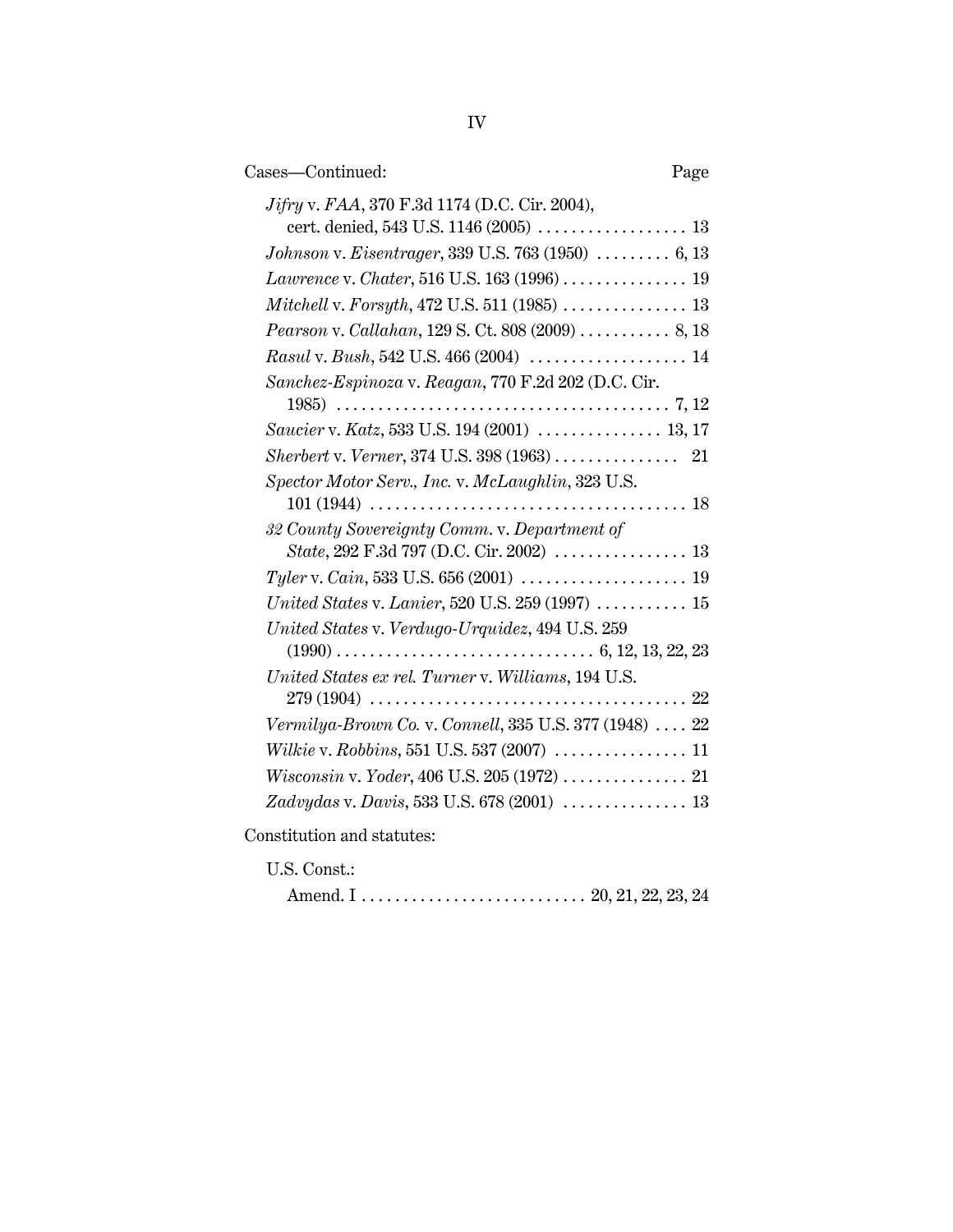| Constitution and statutes—Continued:                                                                         | Page |
|--------------------------------------------------------------------------------------------------------------|------|
|                                                                                                              |      |
|                                                                                                              |      |
|                                                                                                              |      |
|                                                                                                              |      |
|                                                                                                              |      |
| Cruel and Unusual Punishments Clause  8, 17                                                                  |      |
|                                                                                                              |      |
| Federal Employees Liability Reform and Tort Com-<br>pensation Act of 1988 (Westfall Act), 28 U.S.C.<br>2679: |      |
|                                                                                                              |      |
|                                                                                                              |      |
| Federal Tort Claims Act, ch. 753, Tit. IV, 60 Stat. 842  3                                                   |      |
| Religious Freedom Restoration Act of 1993, 42 U.S.C.                                                         |      |
|                                                                                                              |      |
|                                                                                                              |      |
| $42 \text{ U.S.C. } 2000 \text{ bb-1(c)} \dots \dots \dots \dots \dots \dots \dots \dots \dots \dots 20$     |      |
|                                                                                                              |      |
|                                                                                                              |      |
|                                                                                                              |      |
| Religious Land Use and Institutionalized Persons Act                                                         |      |
|                                                                                                              |      |
|                                                                                                              |      |
| Miscellaneous:                                                                                               |      |
| H.R. Rep. No. 88, 103d Cong., 1st Sess. $(1993)$ 21                                                          |      |

S. Rep. No. 111, 103d Cong., 1st Sess. (1993) . . . . . . . . 21, 23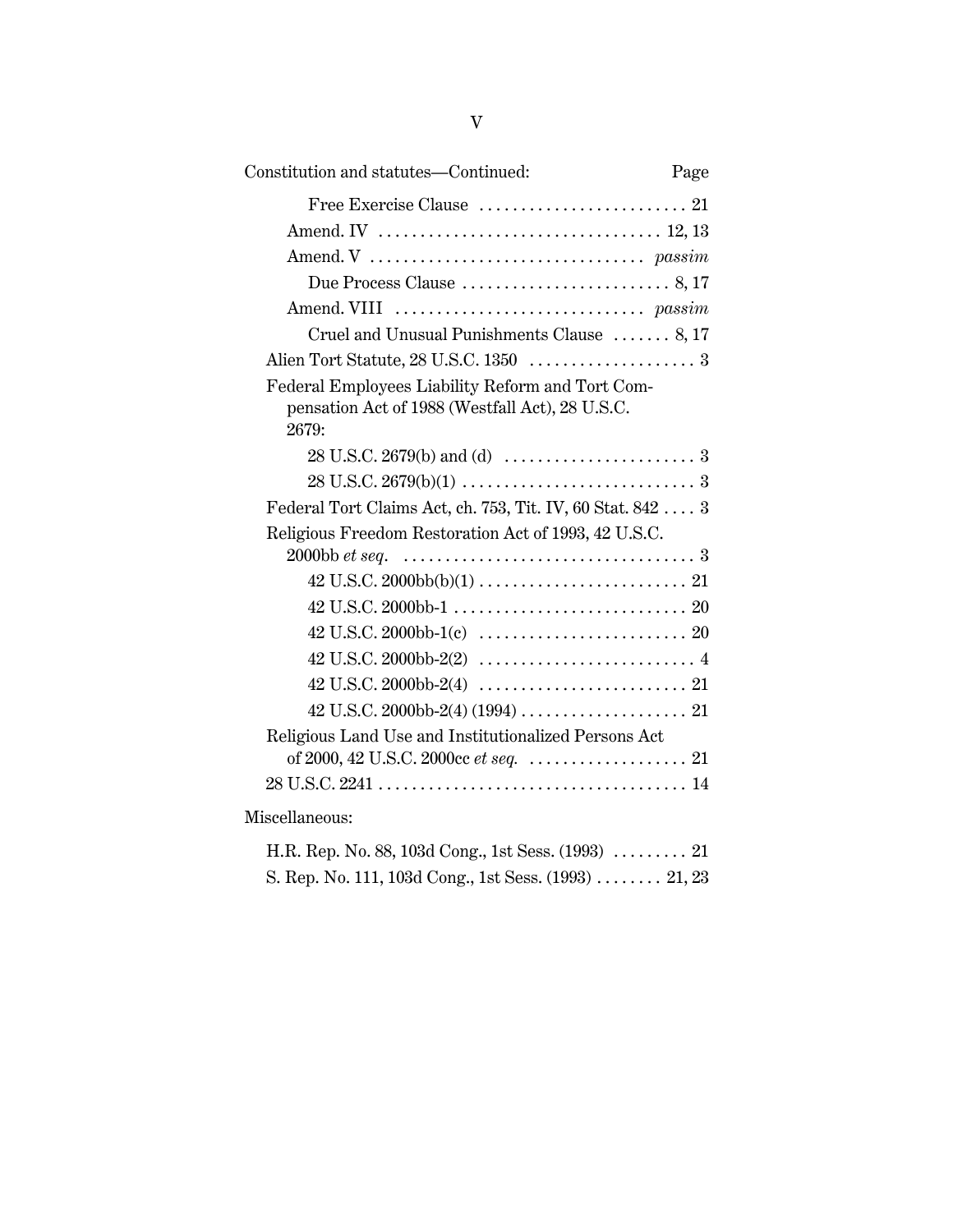## In the Supreme Court of the United States

No. 09-227

SHAFIQ RASUL, ET AL., PETITIONERS

*v.*

RICHARD MYERS, ET AL.

*ON PETITION FOR A WRIT OF CERTIORARI TO THE UNITED STATES COURT OF APPEALS FOR THE DISTRICT OF COLUMBIA CIRCUIT*

#### **BRIEF FOR RESPONDENTS IN OPPOSITION**

### **OPINIONS BELOW**

The opinions of the court of appeals (Pet. App. 3a-22a, 27a-90a) are reported at 563 F.3d 527 and 512 F.3d 644. The opinions of the district court (Pet. App. 95a-122a, 125a-168a) are reported at 433 F. Supp. 2d 58 and 414 F. Supp. 2d 26.

### **JURISDICTION**

The judgment of the court of appeals (Pet. App. 1a-2a) was entered on April 24, 2009. On July 9, 2009, the Chief Justice extended the time within which to file a petition for a writ of certiorari to and including August 24, 2009, and the petition was filed on that date. The jurisdiction of this Court is invoked under 28 U.S.C. 1254(1).

(1)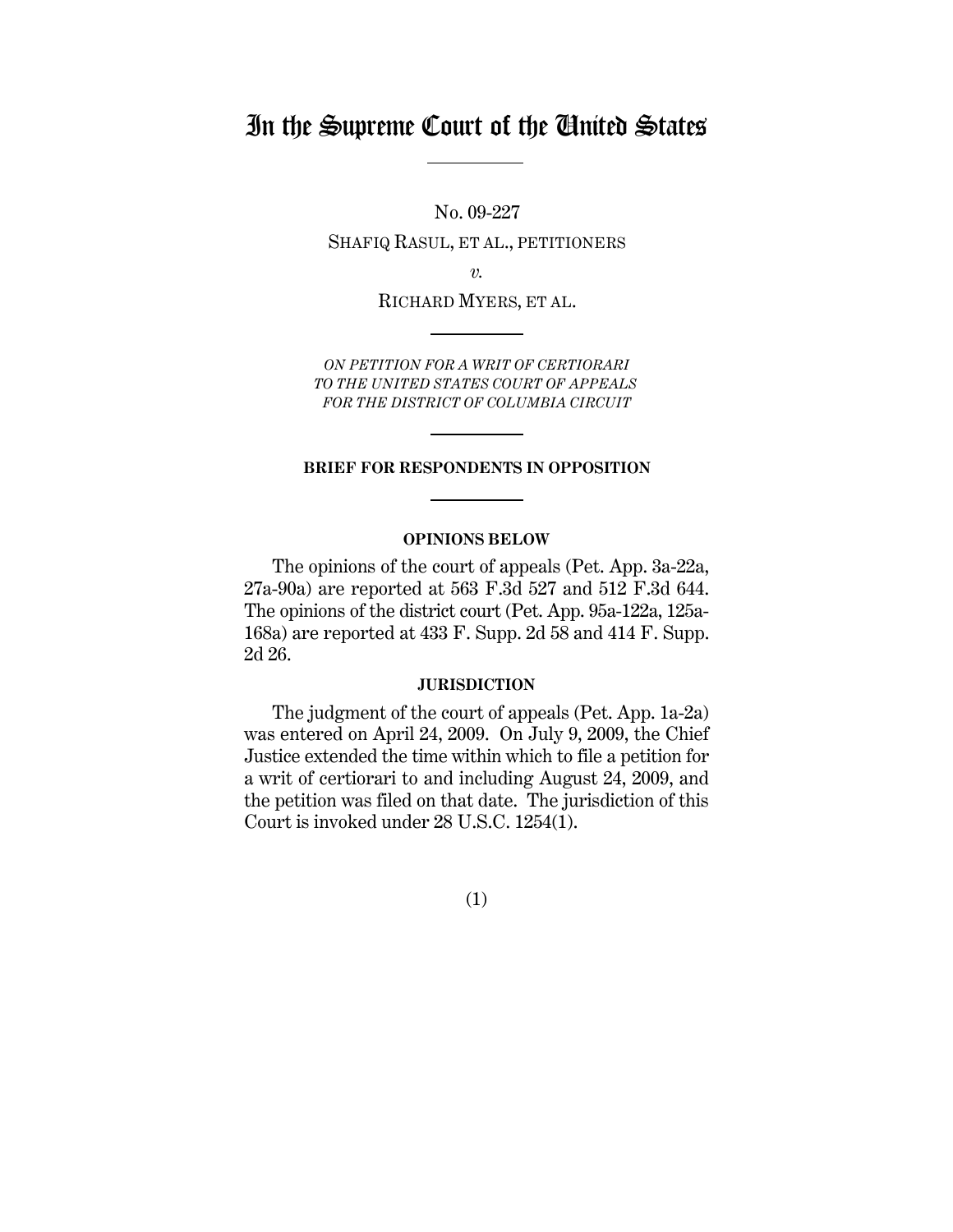### **STATEMENT**

1. Petitioners are four British citizens who were taken into custody in Afghanistan in the months following the attacks of September 11, 2001. Pet. App. 127a, 183a-184a. According to the allegations in their complaint, which are not conceded but must be taken as true for present purposes, three of the petitioners were captured by a warlord in Afghanistan in November 2001 and then turned over to the United States. *Id.* at 183a. The fourth petitioner alleges he was captured by the Taliban, released, and then detained by U.S. forces. *Id.* at 183a-184a. All four petitioners were transferred to the U.S. Naval Base at Guantanamo Bay, Cuba (Guantanamo Bay) in early 2002 and released in March 2004. *Id*. at 185a, 207a, 225a.

2. After petitioners were released from United States custody and transferred to the United Kingdom, they brought this civil action for damages against then-Secretary of Defense Rumsfeld and ten senior military officers in their individual capacities. Pet. App. 4a. Petitioners alleged that they suffered inhumane treatment, some of which they asserted constituted torture, at the hands of unidentified U.S. military personnel. *Id.* at 185a-186a, 207a-225a. They also alleged that U.S. military officials infringed on the practice of their religion, at times interfering with their prayers and withholding or desecrating copies of the Koran. *Id.* at 241a. Petitioners alleged that "[t]he torture, threats, physical and psychological abuse inflicted upon [petitioners] were devised, approved, and implemented by Defendant Rumsfeld and other [respondents] in the military chain of command. These techniques were intended as interrogation techniques to be used on detainees." *Id.* at 226a. Petitioners further alleged that respondents knew that petitioners were tortured or mistreated, "took no steps to prevent the infliction of torture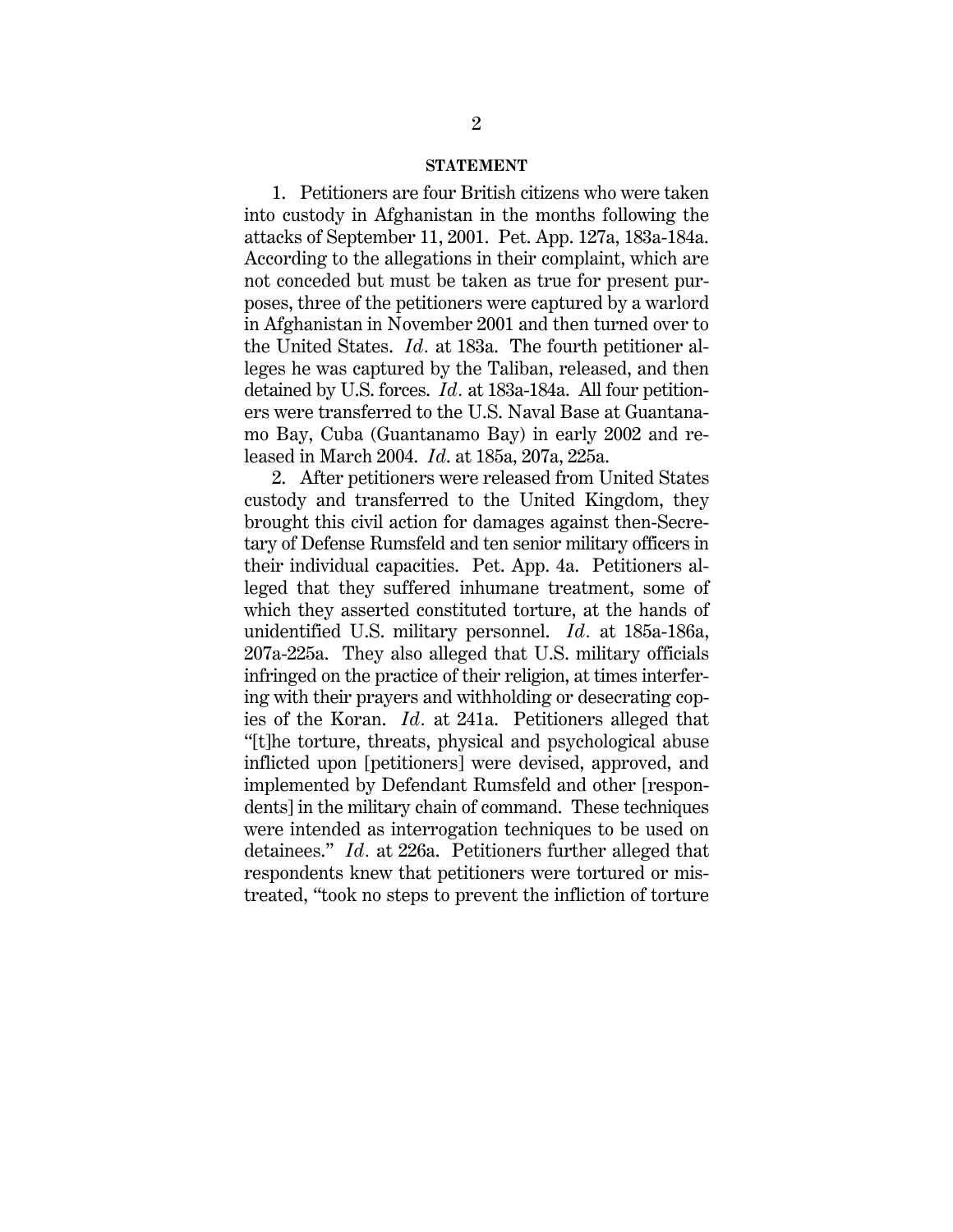and other mistreatment," and "authorized and encouraged the infliction of torture and other mistreatment against [petitioners]." *Id.* at 231a.

Petitioners' complaint sought relief for alleged violations of international law, based on the Alien Tort Statute (ATS), 28 U.S.C. 1350 (Counts 1-3). Pet. App. 232a-236a. Petitioners also claimed that respondents had violated unspecified provisions of the Third and Fourth Geneva Conventions (Count 4), *id.* at 236a-237a, the Religious Freedom Restoration Act of 1993 (RFRA), 42 U.S.C. 2000bb *et seq.* (Count 7), Pet. App. 240a-242a, and the Fifth and Eighth Amendments to the United States Constitution (Counts 5 and 6), *id.* at 237a-240a. The cause of action for petitioners' constitutional claims was based on *Bivens* v. *Six Unknown Named Agents of Federal Bureau of Narcotics*, 403 U.S. 388 (1971).

Pursuant to the Federal Employees Liability Reform and Tort Compensation Act of 1988 (the Westfall Act), 28 U.S.C. 2679(b) and (d), the Attorney General (through his designee) certified that "at the time of the conduct alleged in the complaint," the individual respondents "were acting within the scope of their employment as employees of the United States," and substituted the United States for the individual respondents as the defendant on the claims for violations of international law under the ATS and for violations of the Geneva Conventions. C.A. App. 60; see 28 U.S.C. 2679(b)(1) (making a suit against the United States the exclusive remedy for seeking money damages for the wrongful act or omission of a government employee acting within the scope of employment). Respondents moved to dismiss those counts because petitioners had not filed an administrative claim under the Federal Tort Claims Act (FTCA), ch. 753, Tit. IV, 60 Stat. 842. Respondents also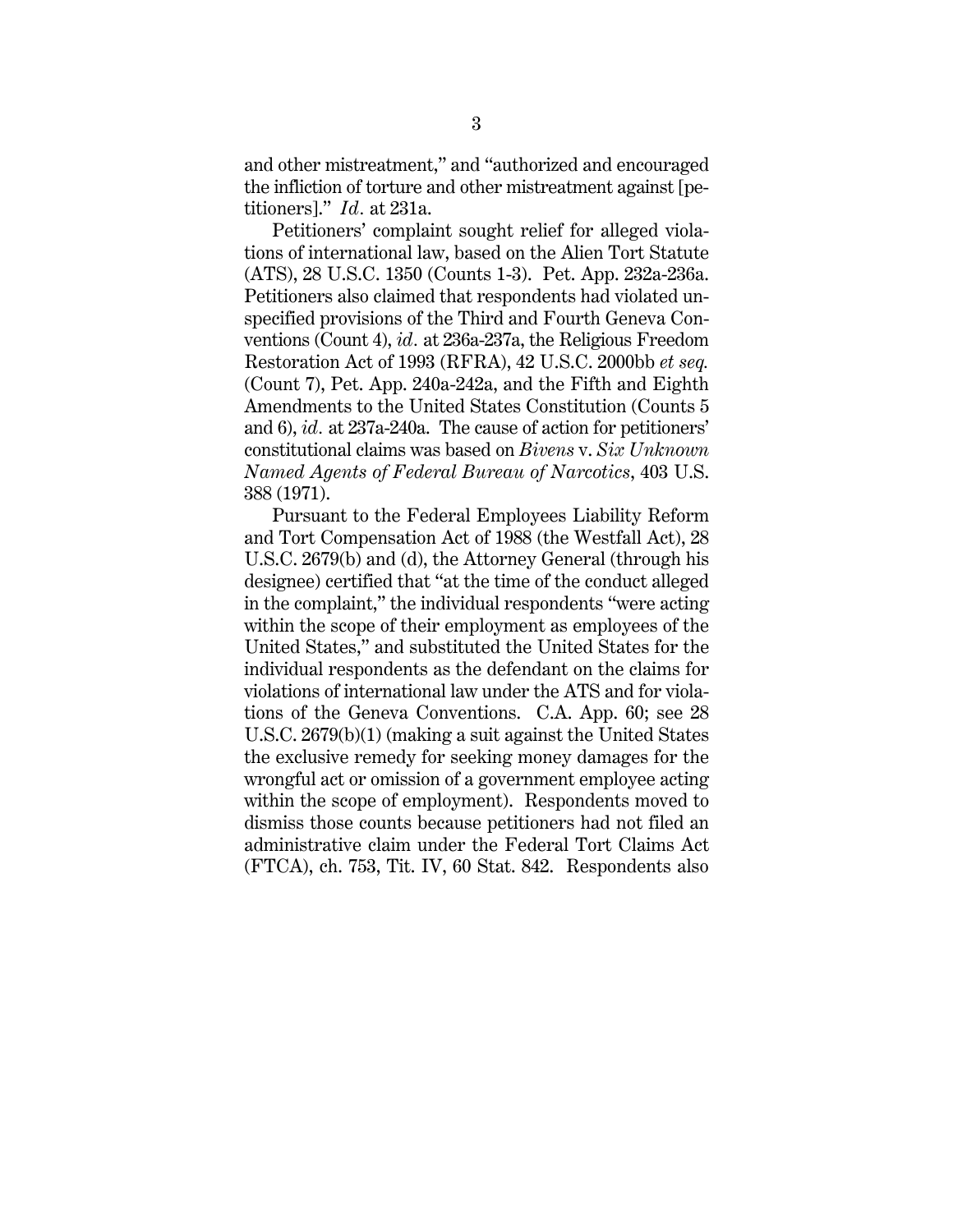moved to dismiss the constitutional and RFRA claims on the basis of qualified immunity.

3. a. In its initial decision, the district court deferred consideration of the RFRA claim but granted respondents' motion to dismiss the other claims. Pet. App. 125a-168a. On the ATS and Geneva Convention claims, the court held that the United States had been properly substituted for the individual defendants. *Id.* at 133a-134a. Applying the *respondeat superior* law of the District of Columbia, the court held that respondents were acting within the scope of their employment when the alleged acts occurred. *Id.* at 139a-147a. After substituting the United States, the court dismissed the claims because petitioners had not filed an administrative claim under the FTCA. *Id.* at 153a-154a.

b. On the constitutional claims, the district court held that respondents are entitled to qualified immunity. Pet. App. 154a-166a. The court declined to determine whether petitioners' allegations stated claims of constitutional violations, holding that respondents are entitled to qualified immunity because any constitutional rights possessed by Guantanamo Bay detainees were not clearly established at the time of the conduct. *Id.* at 156a-166a.

c. After supplemental briefing, the district court addressed petitioners' RFRA claim and denied respondents' motion to dismiss. Pet. App. 95a-122a. Noting that the statute extends by its terms to "each territory and possession of the United States," 42 U.S.C. 2000bb-2(2), the court held that Guantanamo Bay is a "possession" of the United States within the meaning of the statute. Pet. App. 105a-107a. The court then held that RFRA applies to nonresident aliens like petitioners because aliens detained at Guantanamo Bay are "persons" for purposes of RFRA. *Id.* at 112a-113a. It also held that respondents are not entitled to qualified immunity on the RFRA claim because the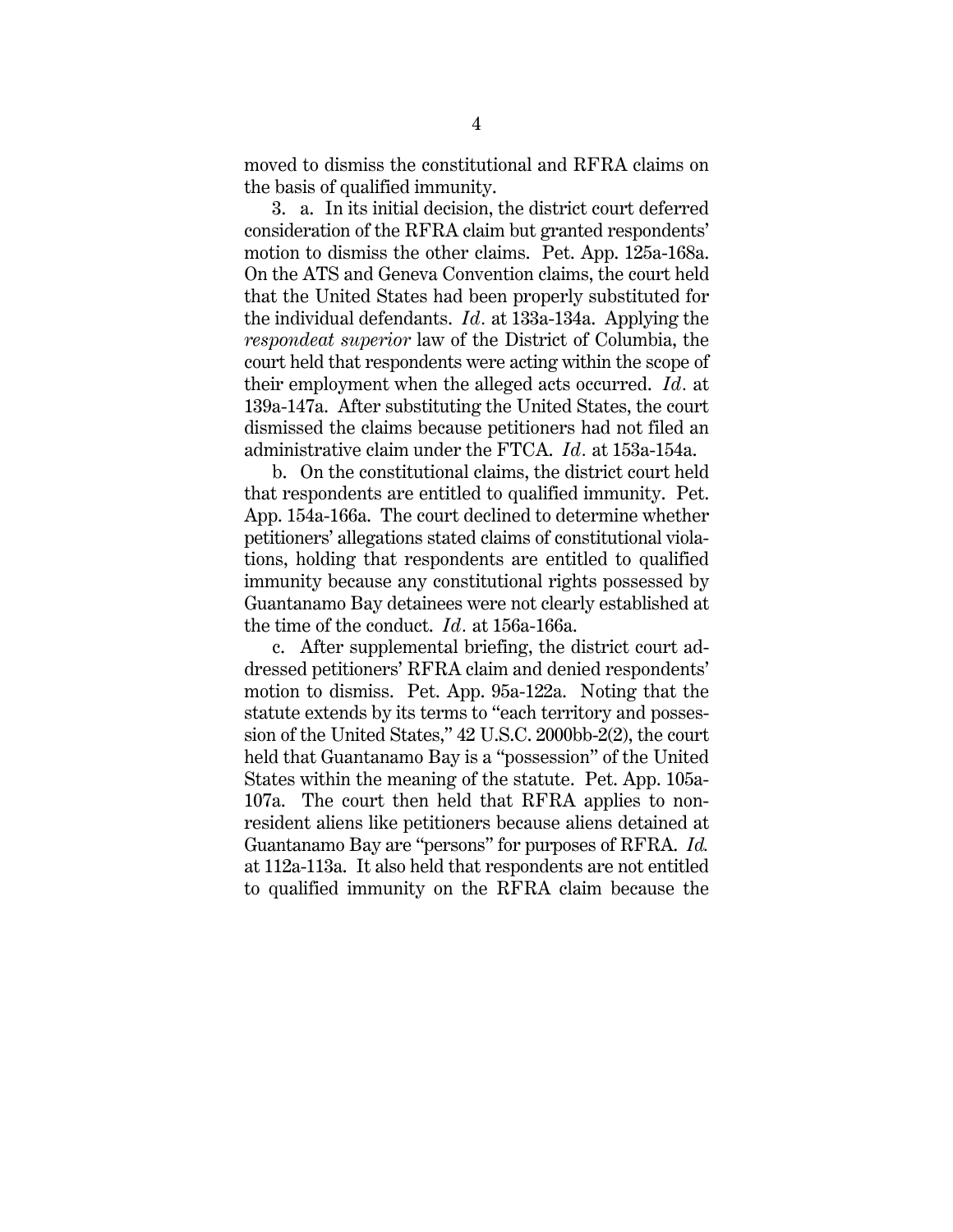rights of Guantanamo Bay detainees under RFRA were clearly established at the time of petitioners' detention. *Id.* at 115a-122a.

4. The court of appeals affirmed in part and reversed in part. Pet. App. 27a-90a.

a. The court of appeals first held that petitioners' claims against the individual respondents under the ATS were properly dismissed pursuant to the Westfall Act. Applying District of Columbia law concerning the scope of employment, the court concluded that, taking the allegations in the complaint as true, respondents had acted within the scope of their employment. Pet. App. 45a-56a. The court held that the ATS claims were properly regarded as claims against the United States under the FTCA. *Id.* at 54a. The court then held that the district court correctly dismissed the FTCA claims because petitioners had not presented an administrative claim under the FTCA. *Id.* at 55a-56a.

For the same reason, the court of appeals affirmed the dismissal of petitioners' claim under the Geneva Conventions. It held that the alleged conduct falls within the scope of employment, and a suit against respondents is precluded by the Westfall Act. Pet. App. 58a-59a.

b. The court of appeals affirmed the dismissal of petitioners' *Bivens* claims asserting violations of their Fifth and Eighth Amendment rights. Pet. App. 60a-68a. The court observed that it had recently held in *Boumediene* v. *Bush*, 476 F.3d 981, 984 (D.C. Cir. 2007), rev'd, 128 S. Ct. 2229 (2008), that detainees at Guantanamo Bay lacked constitutional rights because they were aliens without property or presence in the United States. Pet. App. 60a-61a.

The court of appeals also held that, "[e]ven assuming *arguendo* the detainees can assert their Fifth and Eighth Amendment claims, those claims are nonetheless subject to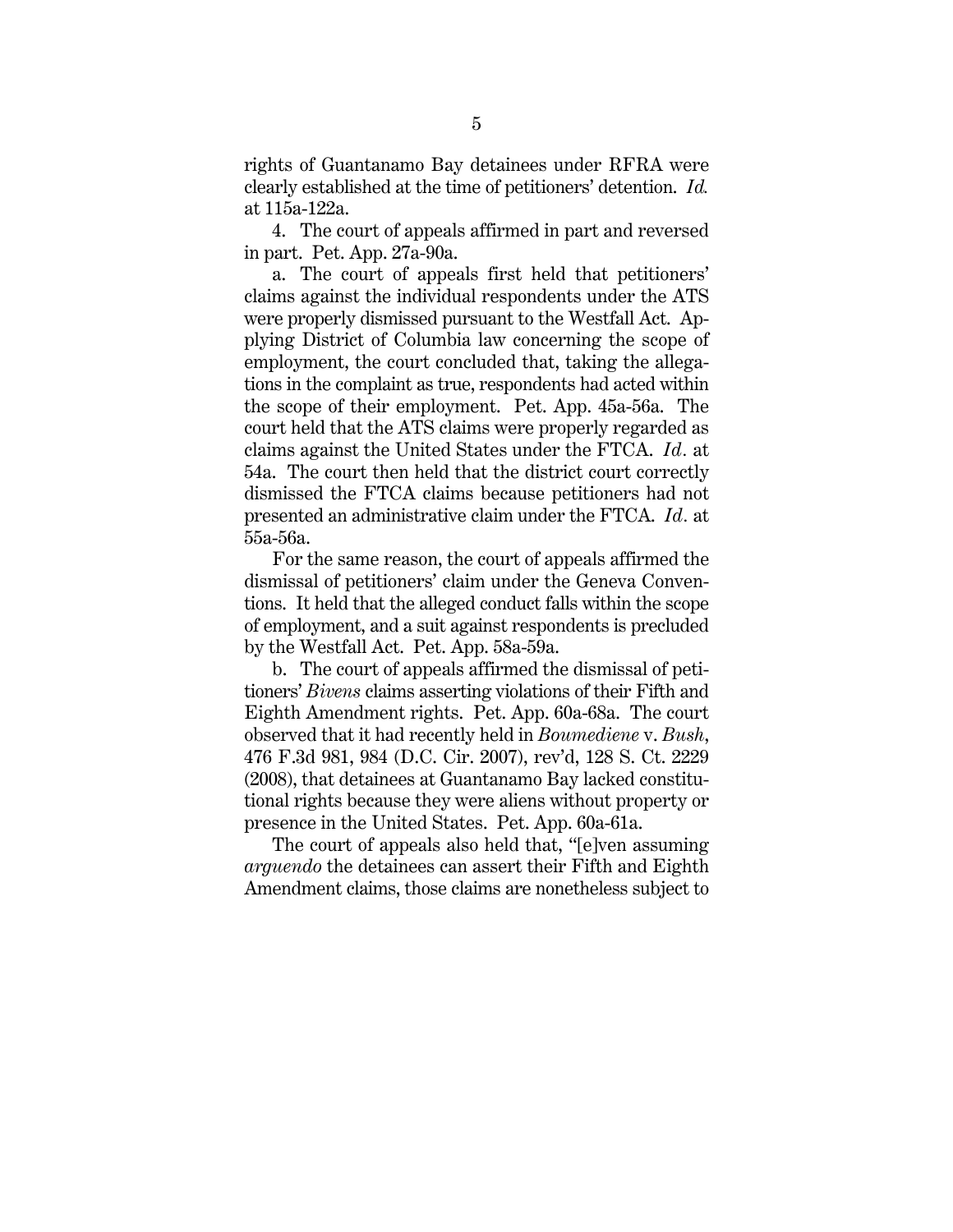[respondents'] assertion of qualified immunity." Pet. App. 65a. The court observed that, even before its decision in *Boumediene*, "courts did not bestow constitutional rights on aliens located outside sovereign United States territory." *Id.* at 66a. The court also held that, "[b]ased on the plain text of the lease [between the United States and Cuba] and on case law, it was not clearly established at the time of the alleged violations \* \* \* that a reasonable officer would know that Guantanamo is sovereign United States territory." *Id.* at 68a.

c. The court of appeals held that the district court erred in denying respondents' motion to dismiss the RFRA claim. Pet. App. 69a-78a. Finding it unnecessary to address whether RFRA generally applies extraterritorially, the court determined that petitioners were not covered by the statute. *Id.* at 69a-70a & n.19.

The court of appeals explained that RFRA's purpose was "to restore what, in the Congress's view, is the free exercise of religion guaranteed by the Constitution." Pet. App. 76a. Because this Court had held in *Johnson* v. *Eisentrager*, 339 U.S. 763, 783 (1950), and *United States* v. *Verdugo-Urquidez*, 494 U.S. 259, 269 (1990), that certain constitutional provisions did not apply to non-resident aliens outside the United States, and because petitioners were aliens outside sovereign United States territory at the time of the alleged actions for which they sought damages under RFRA, the court of appeals concluded that petitioners did not fall within the "person[s]" to whom RFRA applies. Pet. App. 77a-78a.

d. Judge Brown concurred. Pet. App. 79a-90a. She agreed that the claims based on the ATS and Geneva Conventions must be dismissed. *Id.* at 79a. She also agreed that the *Bivens* claims for alleged constitutional violations were properly dismissed, but she reached that conclusion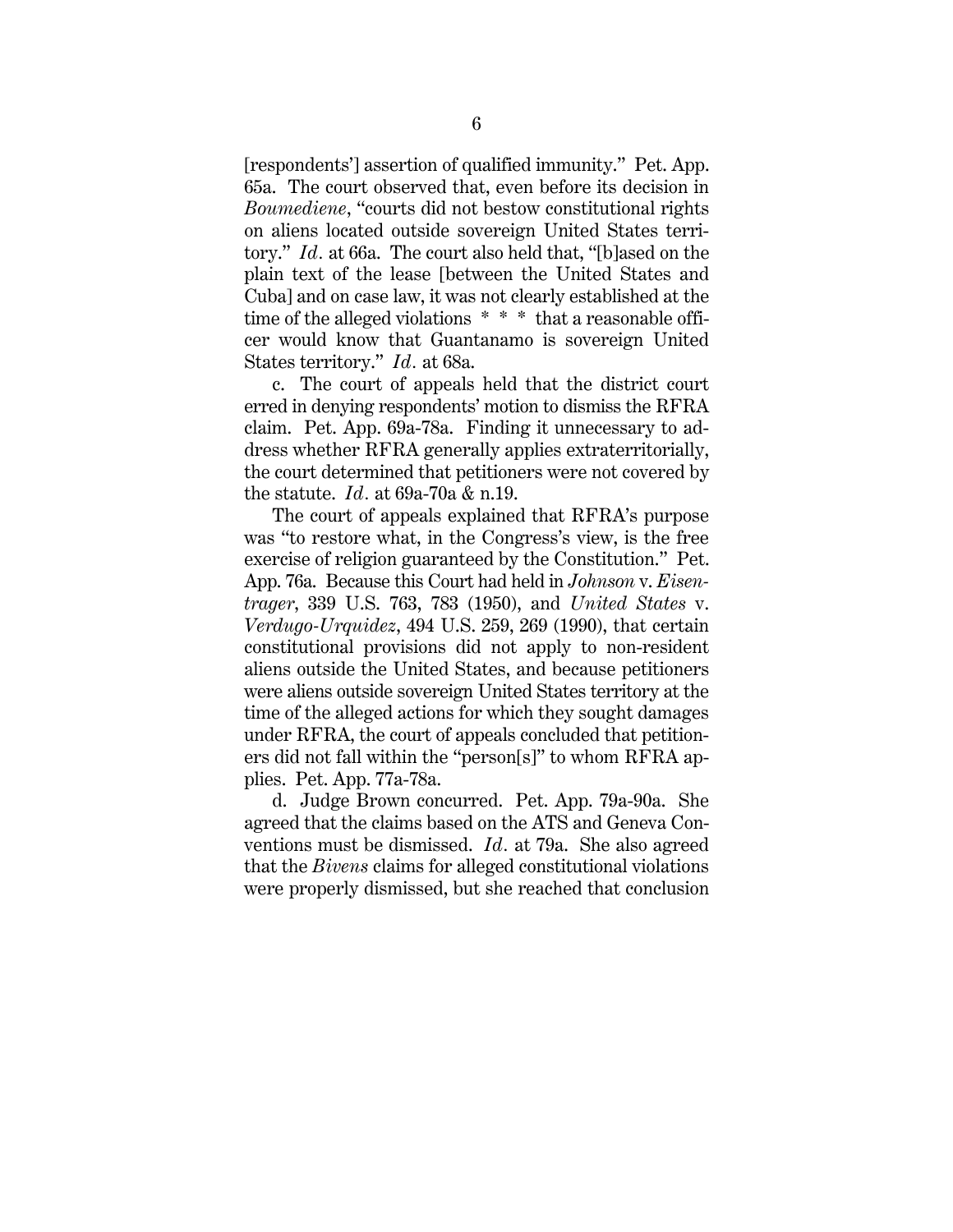without addressing the applicability of the Fifth and Eighth Amendments to Guantanamo Bay detainees. She would have held that special factors counsel hesitation in the creation of a *Bivens* remedy in this context, relying on circuit precedent refusing to recognize a *Bivens* action "for Nicaraguans who brought claims against U.S. government officials for supporting the Contras" because such a cause of action would have significant national security and foreign policy implications. *Id.* at 80a-82a (discussing *Sanchez-Espinoza* v. *Reagan*, 770 F.2d 202 (D.C. Cir. 1985)).

Judge Brown also concurred in the majority's holding that the RFRA claim must be dismissed, but for different reasons. She disagreed with the panel's holding that the term "person," as used in RFRA, did not apply to nonresident aliens. Pet. App. 83a-87a. But she concluded that petitioners still could not prevail, because other factors left no doubt that Congress did not intend for RFRA to apply to petitioners. *Id.* at 87a. Judge Brown reasoned that "[a]ccepting [petitioners'] argument that RFRA imports the entire Free Exercise Clause edifice into the military detention context would revolutionize the treatment of captured combatants in a way Congress did not contemplate." *Id.* at 89a. Moreover, even if that were not true, Judge Brown stated that she "would have no trouble concluding [that respondents] are protected by qualified immunity," because RFRA's application to aliens like petitioners was not clearly established at the time of their detention. *Id.* at 88a-90a.

5. Petitioners filed a petition for a writ of certiorari. This Court granted the petition, vacated the judgment of the court of appeals, and remanded for further consideration in light of its intervening decision in *Boumediene* v. *Bush*, 128 S. Ct. 2229 (2008). Pet. App. 25a-26a.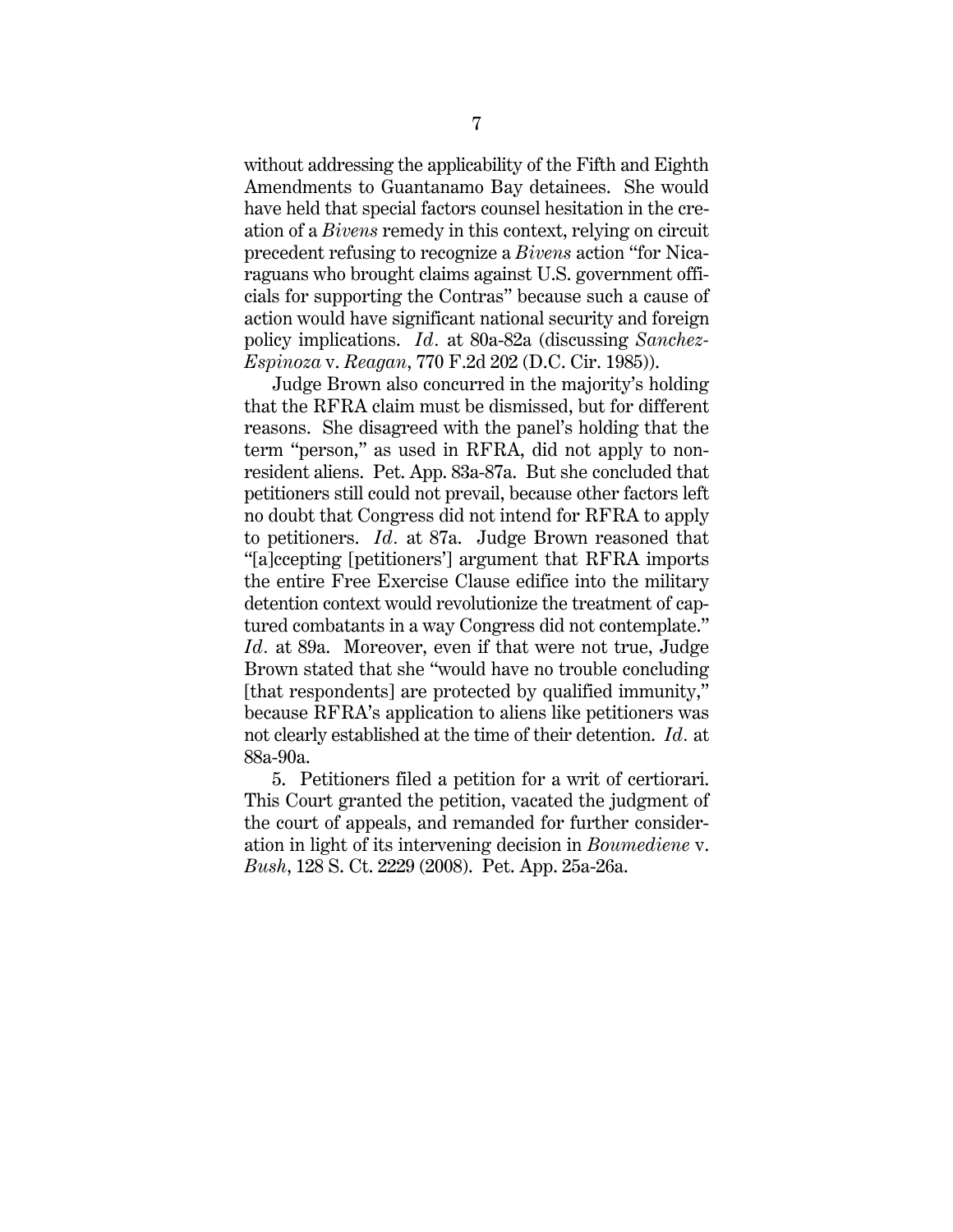6. On remand from this Court, after receiving supplemental briefing (Pet. App. 23a-24a), the court of appeals reinstated its prior judgment, but "on a more limited basis." *Id.* at 4a.

a. The court of appeals held that petitioners' *Bivens* claims had been properly dismissed. Pet. App. 6a-13a.<sup>1</sup> It expressly declined to decide whether the Due Process Clause of the Fifth Amendment and the Cruel and Unusual Punishments Clause of the Eighth Amendment apply to Guantanamo Bay detainees. *Id.* at 7a-8a. Instead, the court of appeals explained that its "decision on remand" rested on qualified-immunity grounds, rather than any determination about the merits of petitioners' constitutional claims. *Id.* at 8a. In light of *Pearson* v. *Callahan*, 129 S. Ct. 808 (2009), the court of appeals concluded that it should decline to pass on the underlying constitutional questions, and instead decide only whether the law was "clearly established" for purposes of qualified immunity. Pet. App. 8a. The court determined that "[c]onsiderations of judicial restraint" rendered it unnecessary to decide the constitutional questions because "[t]he immunity question is one that we can 'rather quickly and easily decide' \* \* \* —and already have." *Ibid*. (quoting *Pearson*, 129 S. Ct. at 820). After surveying the prior case law declining to extend constitutional rights to aliens outside the sovereign territory of the United States, the court concluded that, at the time petitioners were detained, "there was no authority for

<sup>1</sup> With respect to petitioners' claims based on the ATS and the Geneva Conventions, which had been dismissed after substitution of the United States for the individual defendants under the Westfall Act, the court of appeals noted that petitioners had made no attempt to show that *Boumediene* affected those claims, and therefore reinstated that aspect of its judgment. Pet. App. 6a. Petitioners do not seek review of that ruling in this Court.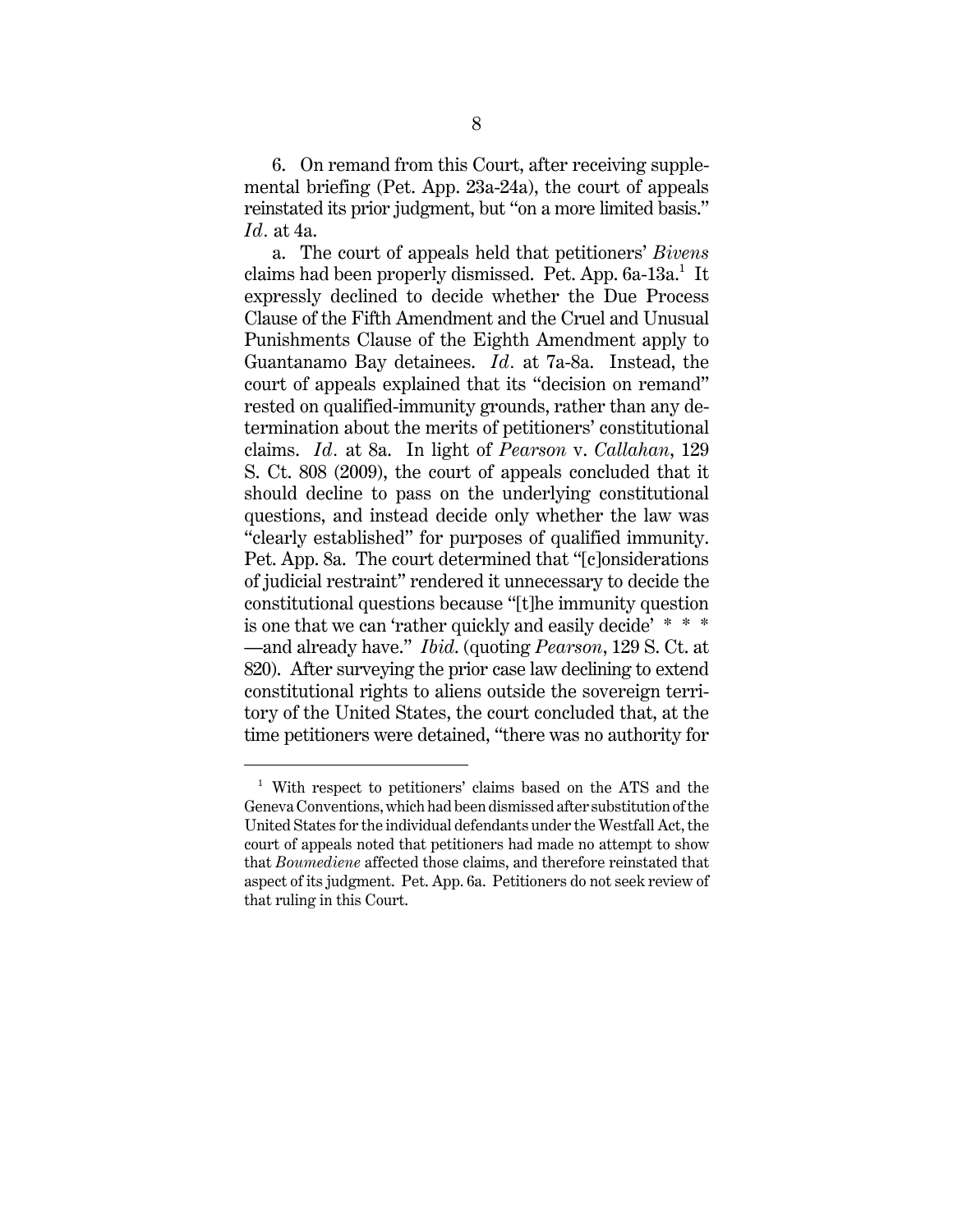—and ample authority against—[petitioners'] asserted rights," and held that respondents "are therefore entitled to qualified immunity." *Id.* at 10a-13a.

The court of appeals also held that there was "an alternative ground for dismissing [petitioners'] *Bivens* claims," holding that special factors counsel against inferring a *Bivens* remedy in the context of this case, particularly in light of "the danger of obstructing U.S. national security policy." Pet. App. 13a n.5. It concluded that this alternative basis for its judgment was "also unaffected by the Supreme Court's *Boumediene* decision." *Id.* at 14a n.5.

Finally, the court of appeals reinstated its previous holding that petitioners' RFRA claim must be dismissed. Pet. App. 14a-15a. The court explained that its "vacated opinion held as a matter of statutory interpretation that [petitioners] were not protected 'person[s]' within the meaning of RFRA," and concluded that *Boumediene* had not affected that interpretation. *Id.* at 14a. In the alternative, the court also held that respondents are entitled to qualified immunity on petitioners' RFRA claim, "for the reasons stated in Judge Brown's initial concurring opinion." *Id.* at 15a n.6 (citing *id.* at 88a & n.31).

b. Judge Brown concurred. Pet. App. 16a-22a. She joined the majority opinion "in full as to [petitioners'] *Bivens* claims and to the extent it disposes of [petitioners' RFRA] claim[] under the doctrine of qualified immunity." *Id*. at 16a. With regard to the court's alternative holding on the RFRA claim, she again disagreed with the majority's reasoning that petitioners are not "person[s]" within the meaning of the statute. *Id.* at 16a-20a. She nevertheless reiterated her view that allowing petitioners to seek relief under RFRA would yield a result "demonstrably at odds" with the intentions of Congress, and observed that accepting petitioners' arguments for the application of RFRA in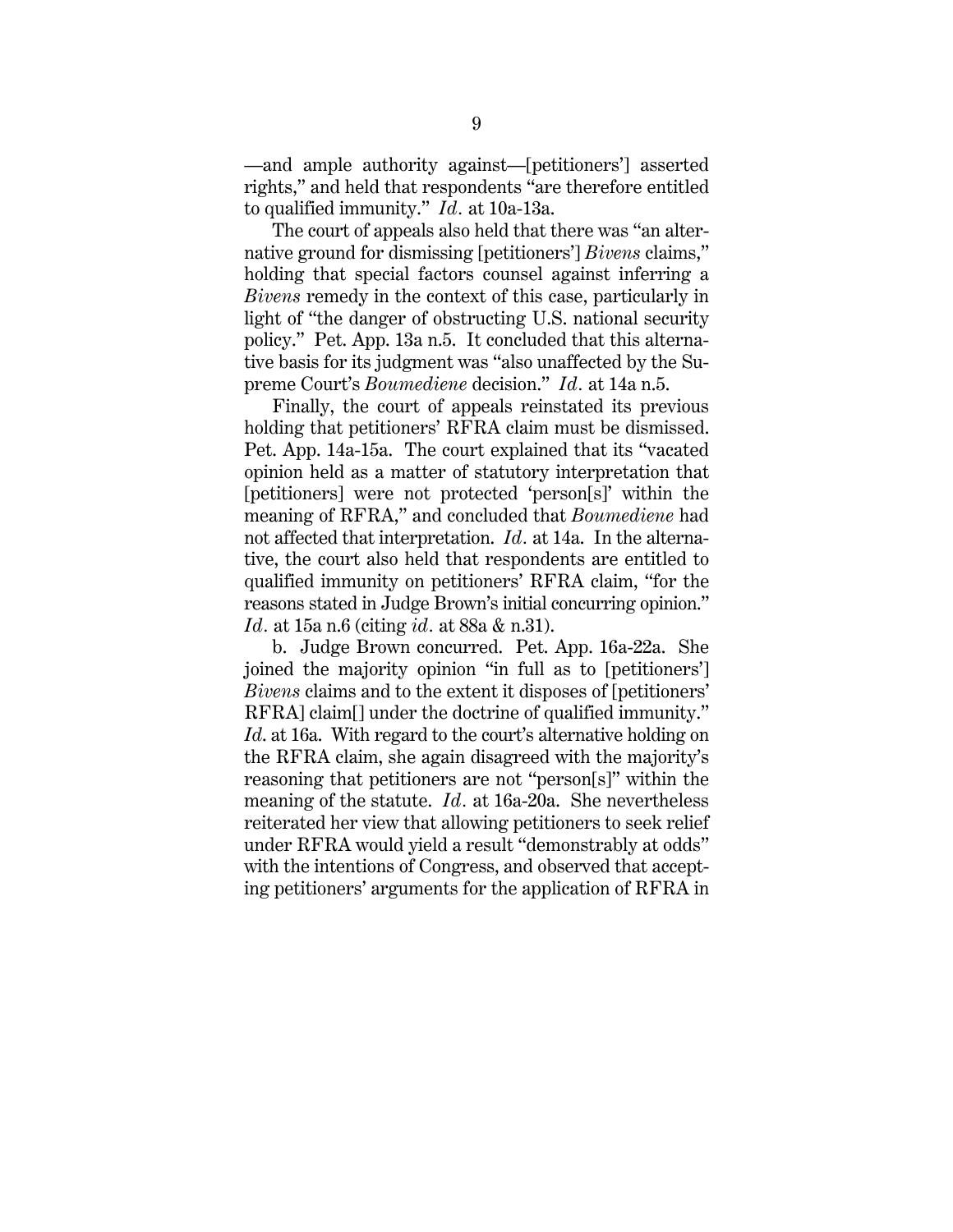this case "would revolutionize the treatment of captured combatants in a way Congress did not contemplate." *Id.* at 21a (internal quotation marks omitted). She therefore agreed with the majority's holding that petitioners' RFRA claim should be rejected.

### **ARGUMENT**

The court of appeals dismissed petitioners' *Bivens* claims on two grounds. The court held that petitioners have no cause of action because special factors counsel hesitation in inferring a cause of action for damages in this military setting. Petitioners do not challenge that holding, and it would not warrant review if they had, because the holding is correct, is supported by decisions of this Court, and does not conflict with a decision of another court of appeals. Given that petitioners do not challenge the holding below that they have no cause of action under *Bivens*, there is no occasion to consider the court's further holding that respondents are entitled to qualified immunity on petitioners' constitutional claims. But that alternative holding too is correct, because it was not clearly established at the time petitioners were detained at Guantanamo Bay that they had the constitutional rights they claim were violated. The court of appeals' holding that respondents are entitled to qualified immunity does not conflict with decisions of this Court or other courts of appeals and arises out of a period of detention that ended more than five years ago. Further review is not warranted.

Nor is review warranted of the court of appeals' holding that petitioners' RFRA claim must be dismissed. The court of appeals' ruling on the application of RFRA to petitioners presents a narrow question of interpreting a particular statute based on its unique text and history. And even assuming that statutory decision is open to any question, re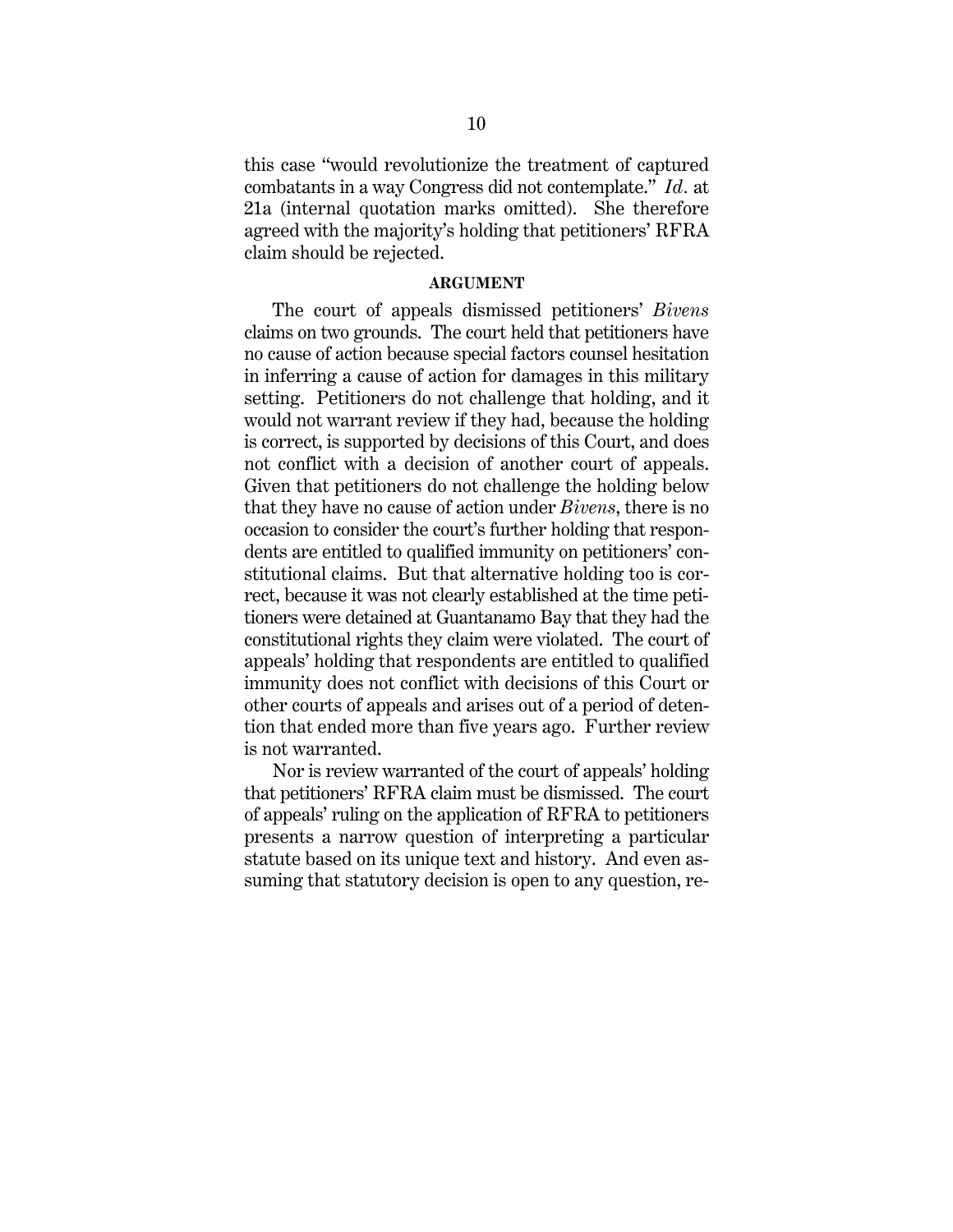spondents are entitled to qualified immunity from petitioners' claim for damages under RFRA. The dismissal of petitioners' RFRA claim was correct and does not conflict with decisions of this Court or other courts of appeals.

1. The court of appeals' affirmance of the dismissal of petitioners' *Bivens* claims for alleged violations of the Fifth and Eighth Amendments (Pet. App. 36a-44a) presents no issue for this Court's review. Torture is illegal under federal law, and the United States government repudiates it. But the availability of claims for monetary damages against individual officials raises distinct questions. In this case, the court of appeals properly rejected petitioners' *Bivens* claims.

a. The court of appeals correctly held that petitioners' constitutional claims must be dismissed on the ground that special factors preclude judicial fashioning of a *Bivens* cause of action under the circumstances of this case. Pet. App. 13a n.5.

Petitioners do not challenge that holding, which is an independent ground for the court of appeals' affirmance of the dismissal of their constitutional claims. Nor would that holding warrant this Court's review even if petitioners had raised it. The court of appeals' ruling is fully consistent with this Court's decisions governing recognition of new causes of action under *Bivens* in sensitive circumstances such as these. And there is no conflict in the courts of appeals on the question whether a cause of action for damages should be inferred under the Constitution against military officials by detainees held in military custody.

This Court has instructed courts to "pay[] particular heed \* \* \* to any special factors counselling hesitation before authorizing a new kind of federal litigation." *Wilkie* v. *Robbins*, 551 U.S. 537, 550 (2007) (quoting *Bush* v. *Lucas*, 462 U.S. 367, 378 (1983)). Indeed, this Court has previously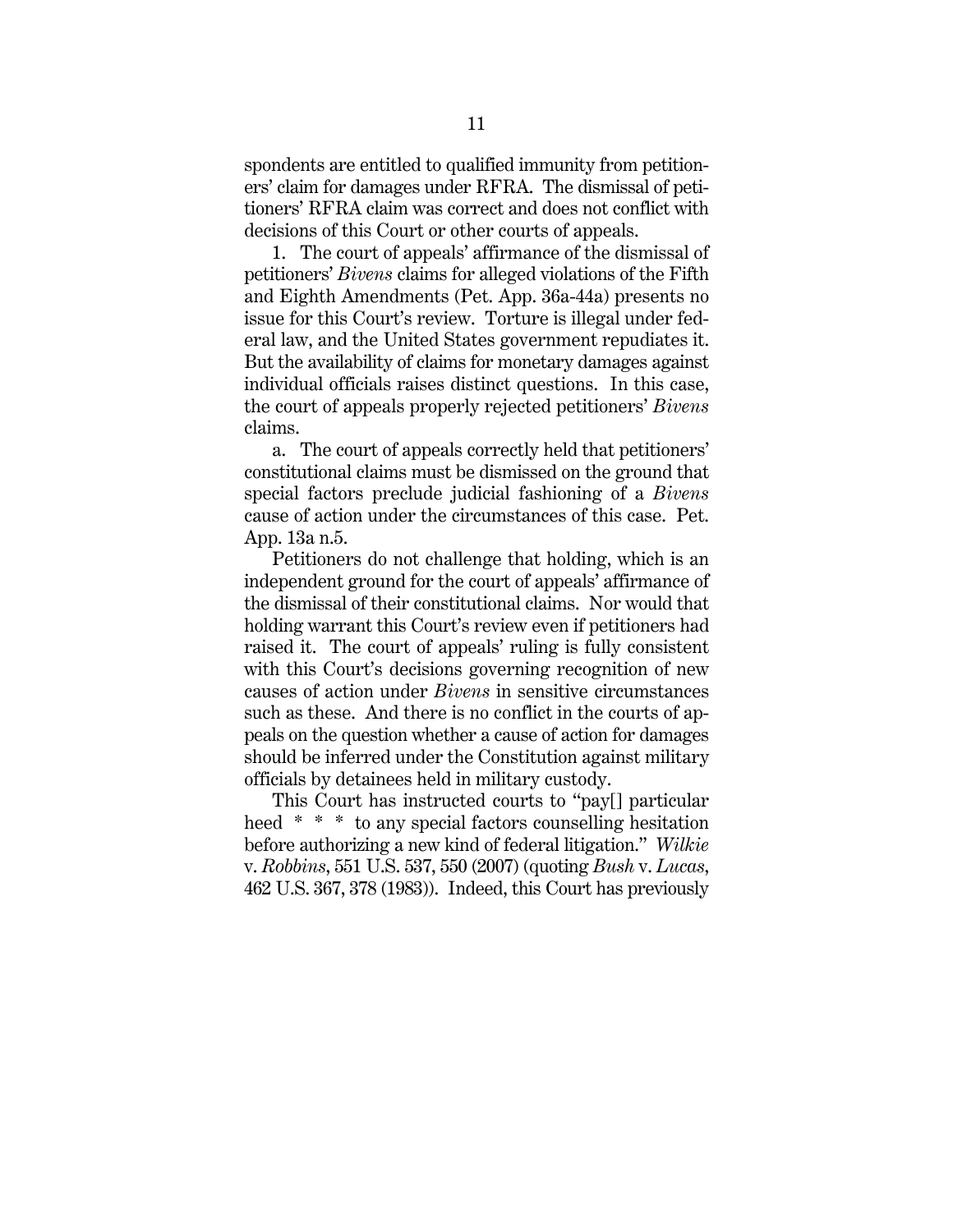suggested that a limitation on a *Bivens* cause of action might be appropriate if the Fourth Amendment were held to govern actions that the military took against aliens abroad. *United States* v. *Verdugo-Urquidez*, 494 U.S. 259, 273-274 (1990). And the D.C. Circuit has previously held that special factors foreclosed a *Bivens* cause of action in circumstances analogous to those here. *Sanchez-Espinoza* v. *Reagan*, 770 F.2d 202, 205-206, 209 (1985) (declining to infer a *Bivens* cause of action "against military and foreign policy officials for allegedly unconstitutional treatment of foreign subjects causing injury abroad"). The court of appeals correctly found "no basis for distinguishing this case from *Sanchez-Espinoza*," which was "unaffected" by this Court's decision in *Boumediene* v. *Bush*, 128 S. Ct. 2229 (2008), and accordingly concluded that petitioners' *Bivens* claims were foreclosed. Pet. App. 14a n.5.

Because petitioners do not challenge the court of appeals' holding that they have no cause of action through which to press their constitutional claims, any questions that might arise if petitioners had a cause of action are not properly presented in this case. For that reason alone, there is no basis for review of the court of appeals' dismissal of petitioners' constitutional claims.

b. Review is also unwarranted in light of the court of appeals' additional holding (Pet. App. 10a-13a) that respondents are in any event entitled to qualified immunity on petitioners' Fifth and Eighth Amendment claims. That holding is likewise correct and represents a straightforward application of settled principles governing qualified immunity.

Government officials performing discretionary functions are "shielded from liability for civil damages insofar as their conduct does not violate clearly established statutory or constitutional rights of which a reasonable person would have known." *Harlow* v. *Fitzgerald*, 457 U.S. 800, 818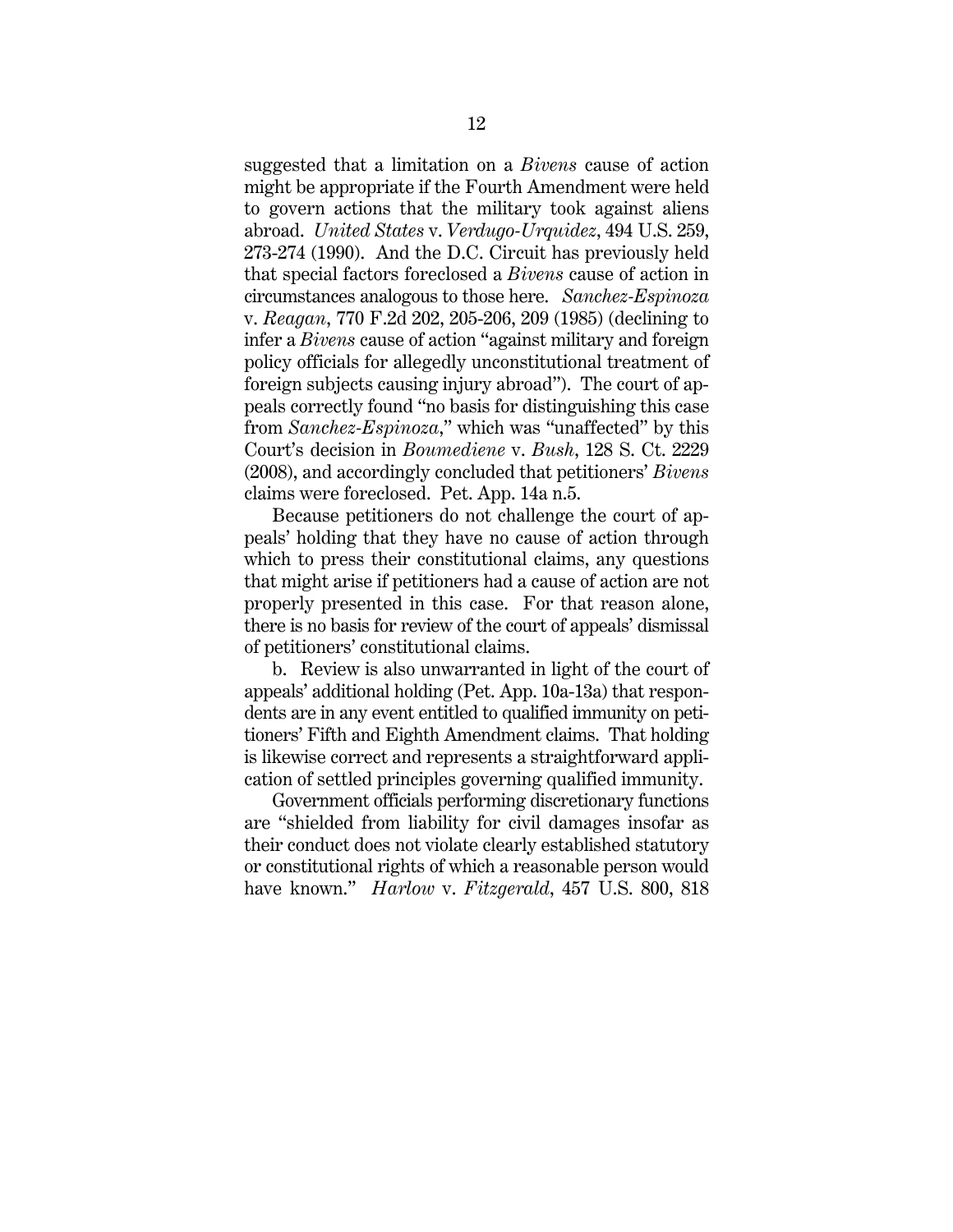(1982). To defeat qualified immunity, the right invoked must be "clearly established" at the time the officer acted, such that "it would be clear to a reasonable officer that his conduct was unlawful in the situation he confronted." *Saucier* v. *Katz*, 533 U.S. 194, 202 (2001); see *Anderson* v. *Creighton*, 483 U.S. 635, 641 (1987). The asserted "unlawfulness must be apparent" in "light of pre-existing law." *Id.* at 640; see *Mitchell* v. *Forsyth*, 472 U.S. 511, 535 n.12 (1985).

At the time of petitioners' detention (between 2002 and March 2004), it was not clearly established that the Fifth and Eighth Amendments protected aliens detained abroad by the military. In *Johnson* v. *Eisentrager*, 339 U.S. 763 (1950), for instance, this Court rejected the contention that alien combatants held by the military outside the sovereign territory of the United States, at a military base in Germany, had a constitutional right to seek habeas corpus and rights under the Fifth Amendment. See also *Verdugo-Urquidez*, 494 U.S. at 269 (holding that Fourth Amendment did not apply to search of non-resident alien's property abroad, and discussing and quoting *Eisentrager*, 339 U.S. at 784); *Zadvydas* v. *Davis*, 533 U.S. 678, 693 (2001) ("[i]t is well established that certain constitutional protections available to persons inside the United States are unavailable to aliens outside of our geographic borders") (citing *Eisentrager*, 339 U.S. at 784); see also *Jifry* v. *FAA*, 370 F.3d 1174, 1182 (D.C. Cir. 2004), cert. denied, 543 U.S. 1146 (2005); *32 County Sovereignty Comm*. v. *Department of State*, 292 F.3d 797, 799 (D.C. Cir. 2002).

There were even cases that had specifically rejected a claim of constitutional rights for aliens at Guantanamo Bay. The Eleventh Circuit had held that alien refugees there had "no First Amendment or Fifth Amendment rights." *Cuban Am. Bar Ass'n* v. *Christopher*, 43 F.3d 1412, 1428 (11th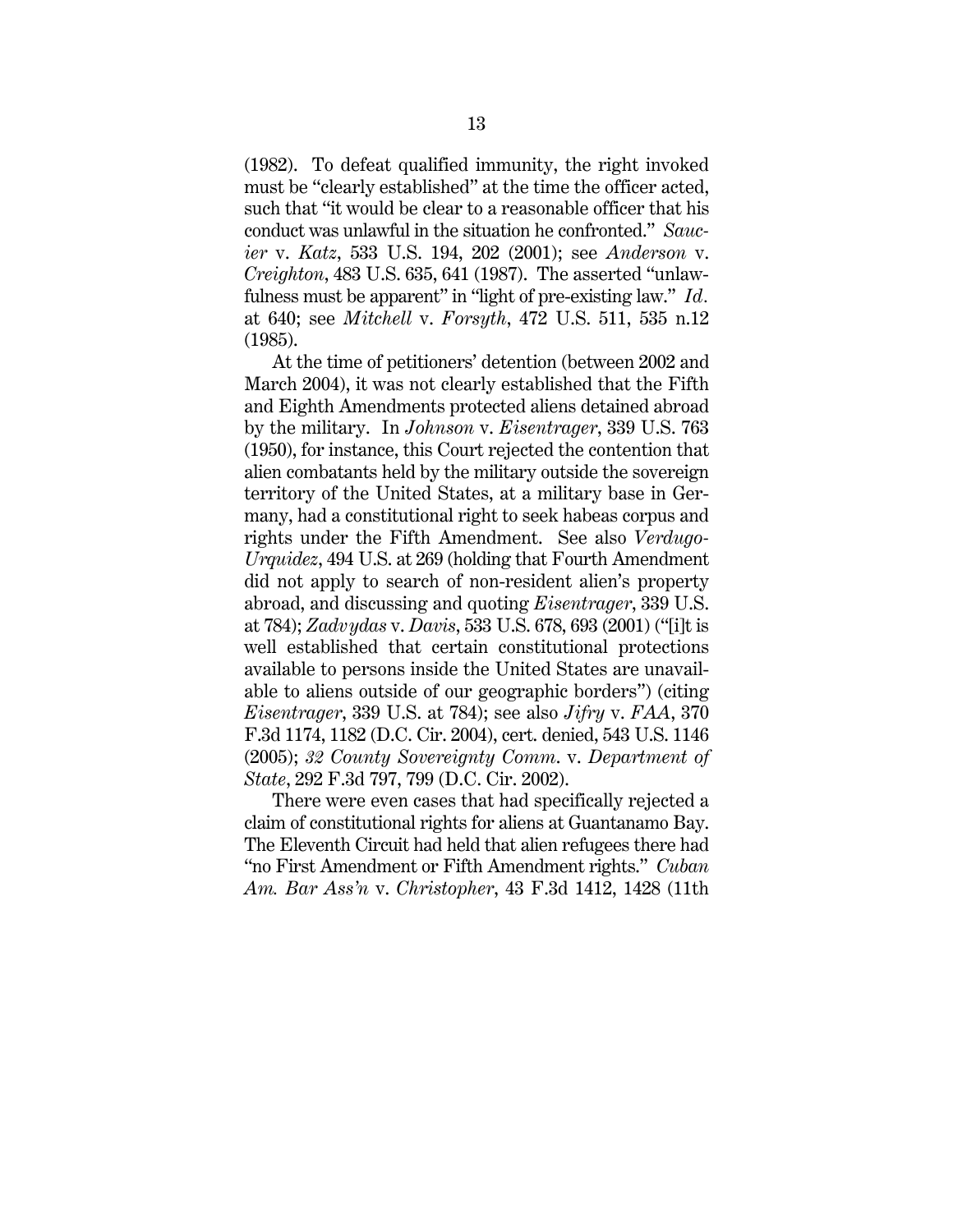Cir.), cert. denied, 515 U.S. 1142, and 516 U.S. 913 (1995). And the D.C. Circuit concluded—during the period of petitioners' own detention—that the Fifth Amendment did not apply to aliens held at Guantanamo Bay. *Al Odah* v. *United States*, 321 F.3d 1134, 1140-1144 (2003), rev'd on other grounds *sub nom. Rasul* v. *Bush*, 542 U.S. 466 (2004). Even after this Court reversed *Al Odah* on statutory grounds and held that detainees at Guantanamo Bay could seek habeas relief under 28 U.S.C. 2241, see *Rasul* v. *Bush*, 542 U.S. 466, 476 (2004), district courts reached opposing conclusions about whether detainees at Guantanamo Bay had Fifth Amendment rights. See *Boumediene*, 128 S. Ct. at 2241 (describing district court opinions).

Petitioners' suggestion (Pet. 32-34) that *Boumediene* merely "reaffirmed" clearly established law is belied by this Court's own language in *Boumediene*, which stated that, "before today the Court has never held that noncitizens detained by our Government in territory over which another country maintains *de jure* sovereignty have any rights under our Constitution." 128 S. Ct. at 2262.<sup>2</sup> Accordingly, the court of appeals was correct in concluding that it was not clearly established at the time of petitioners' detention that such noncitizens possessed Fifth and Eighth Amendment rights.

<sup>2</sup> Even assuming *arguendo* that it could have been predicted after this Court's statutory ruling in *Rasul* that Guantanamo Bay, despite being under the formal sovereignty of Cuba, was sufficiently within the control of the United States to support constitutional habeas jurisdiction, see *Boumediene*, 128 S. Ct. at 2278 (Souter, J., concurring), that proposition was not affirmatively established until this Court decided *Boumediene*. And because the decision in *Rasul* itself came only after the events alleged in this case, it does not affect the qualified-immunity analysis.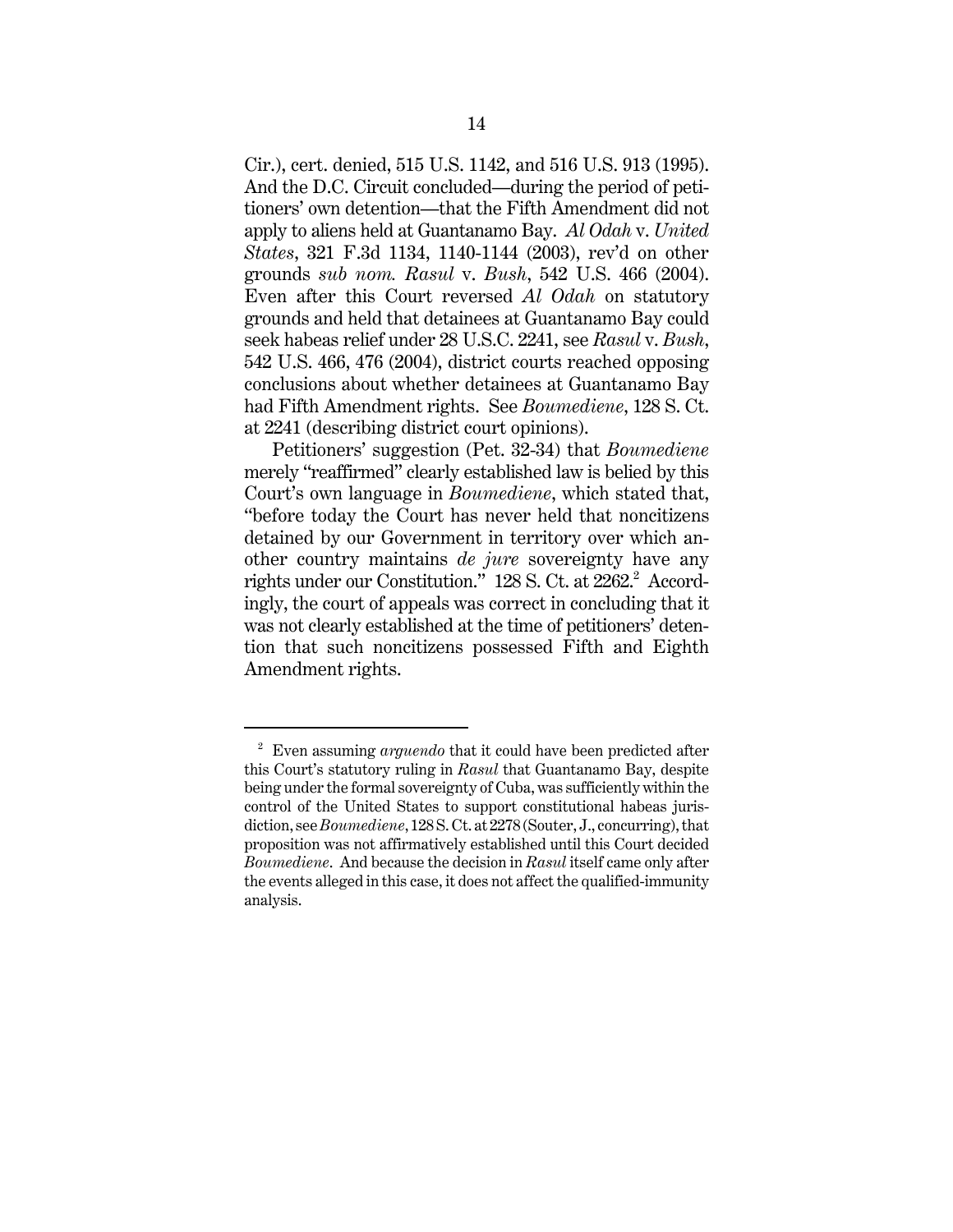Petitioners assert (Pet. 36) that the court of appeals "relied on the absence of any constitutional ruling directly on point" in holding that the law was not clearly established. They further criticize (Pet. 38) the court of appeals for "approach[ing] the question of qualified immunity here with a single, narrow question—was there a case holding that torture at Guantanamo [Bay] violated specific provisions of the Constitution?" Petitioners are correct that the absence of a ruling precisely on point in the particular factual circumstance does not necessarily preclude a right from being clearly established, if the constitutional rule already articulated in decisional law applies to that circumstance with "obvious clarity." *United States* v. *Lanier*, 520 U.S. 259, 271 (1997). But petitioners' characterization of the court of appeals' decision as relying upon the mere absence of a ruling directly on point is unavailing. As the court of appeals held, there was no decisional law establishing with obvious clarity at the time of their detention that petitioners had rights under the Fifth and Eighth Amendments.

Despite petitioners' contentions to the contrary (Pet. 37- 38), the court of appeals' decision is fully consistent with *Hope* v. *Pelzer*, 536 U.S. 730 (2002), and *Lanier*, *supra*. Those cases recognized that government officials can be on notice that their actions violate clearly established law "even in novel factual circumstances," *Hope*, 536 U.S. at 741, or in a case with extreme facts, because "[t]he easiest cases don't even arise," *Lanier*, 520 U.S. at 271 (internal quotation marks omitted). This is not, however, such a case. As discussed above, several cases had affirmatively rejected claims of constitutional rights by aliens outside the sovereign territory of the United States and within the *de jure* sovereignty of another nation, specifically including aliens at Guantanamo Bay.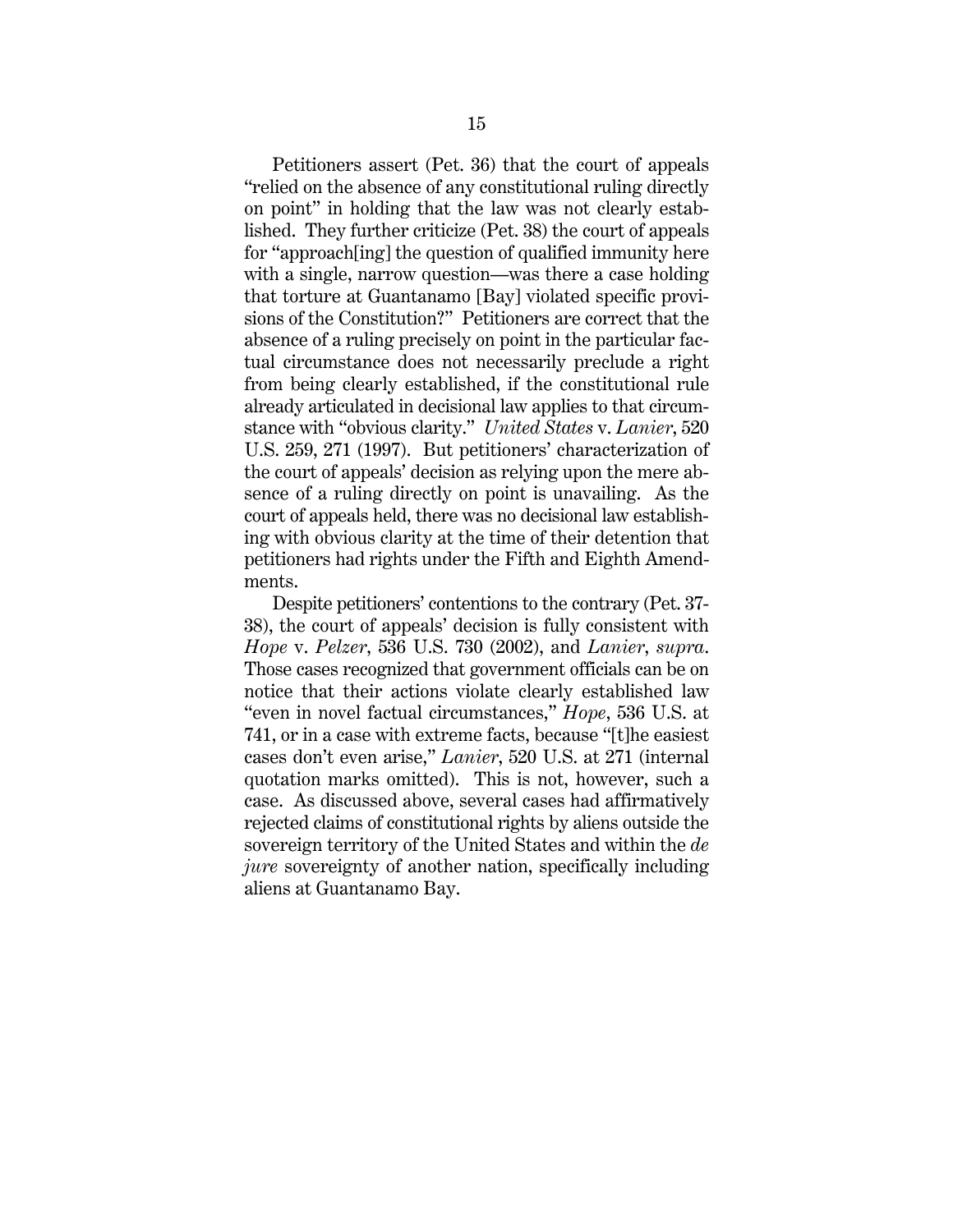Finally, petitioners assert (Pet. 26-27) that even if the application of the Fifth and Eighth Amendments to aliens detained at Guantanamo Bay was not clearly established at the time of their detention, qualified immunity still should not be recognized because petitioners have raised allegations of torture. But, as this Court has made clear, qualified immunity applies unless the defendant's alleged actions clearly violated the specific right that provides the basis for the plaintiff's claim. See *Davis* v. *Scherer*, 468 U.S. 183, 194 n.12 (1984) ("[O]fficials sued for violations of rights conferred by a statute or regulation, like officials sued for violation of constitutional rights, do not forfeit their immunity by violating some *other* statute or regulation."); *ibid.* ("Neither federal nor state officials lose their immunity by violating the clear command of a statute or regulation—of federal or of state law—unless that statute or regulation provides the basis for the cause of action sued upon."); *Elder* v. *Holloway*, 510 U.S. 510, 515 (1994) (to defeat immunity, "the clearly established right" must be "the federal right on which the claim for relief is based"). Here, petitioners base their claim on violations of the Fifth and Eighth Amendments, contending that those Amendments apply to aliens in Guantanamo Bay, and they thus must show that the rights guaranteed under *those* amendments (not any other statutory or constitutional rights) were clearly established at the time of their detention. The court of appeals correctly held that they were not.

That holding does not conflict with any decision of this Court or another court of appeals and is based on allegations of actions taken during a period of detention that ceased more than five years ago, before the first of this Court's decisions addressing issues arising out of detentions at Guantanamo Bay. Review by this Court of the court of appeals' qualified-immunity decision is therefore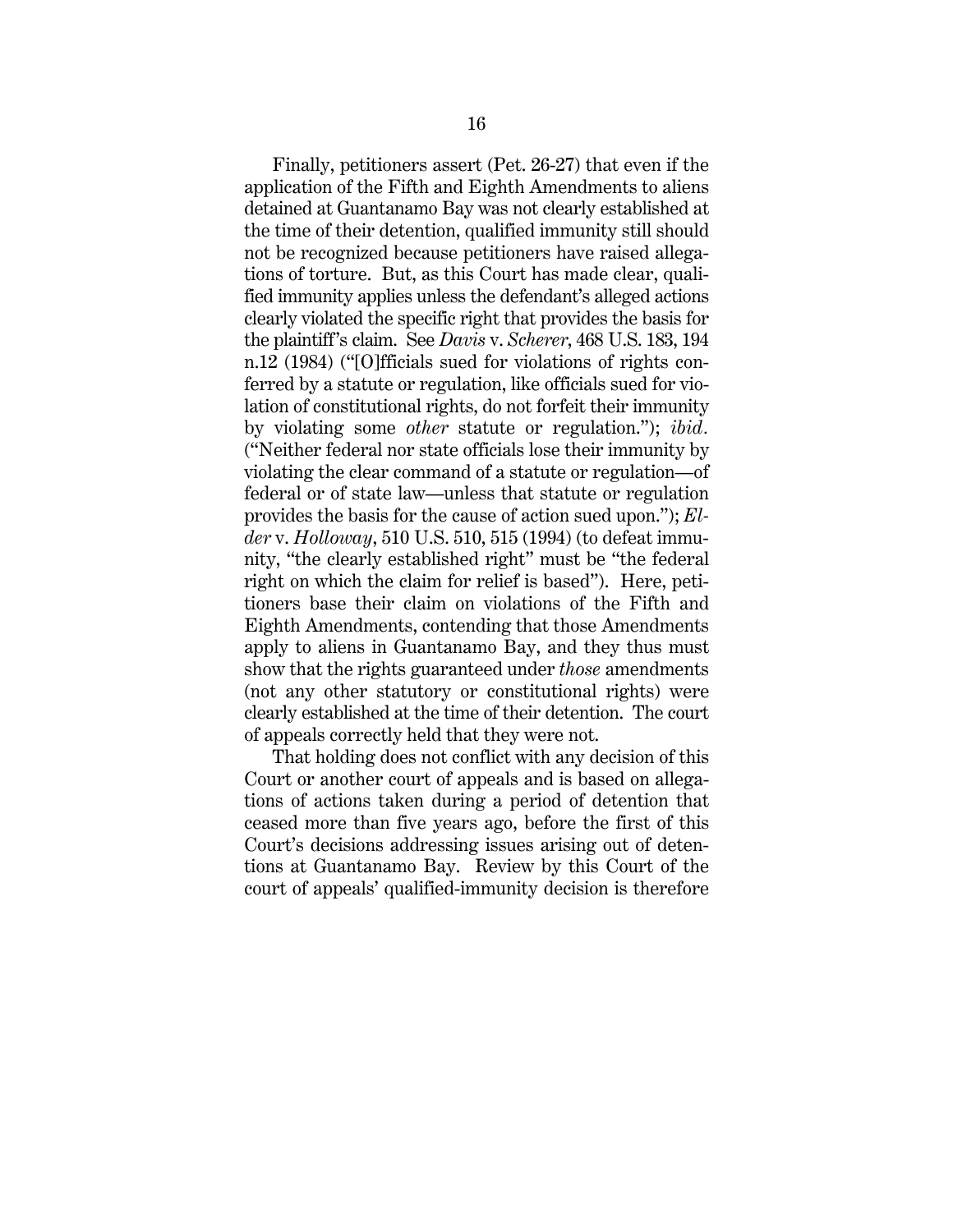unwarranted, especially because petitioners do not challenge the court of appeals' ruling that they have no cause of action under *Bivens* to begin with.

c. The court of appeals expressly did not rest its affirmance of the dismissal of petitioners' claims under the Fifth and Eighth Amendments on the proposition that aliens detained at Guantanamo Bay have no rights under those provisions of the Constitution (Pet. App. 7a-9a), instead concluding only that petitioners do not have a cause of action under *Bivens* in the circumstances presented here (*id.* at 13a-14a n.5) and that respondents would be entitled to qualified immunity in any such cause of action (*id.* at 9a-13a). Petitioners take issue (Pet. 14-18) with the court of appeals' determination not to decide in this case whether aliens detained at Guantanamo Bay have rights under the Due Process Clause and the Cruel and Unusual Punishments Clause, contending that such judicial restraint was inconsistent with the mandate of this Court's prior remand. That disposition, however, was well within the court of appeals' discretion.

Typically, when an official asserts a defense of qualified immunity in a suit alleging a violation of the Constitution, a court determines first whether the plaintiff has adduced facts sufficient to make out a constitutional violation. See *Saucier*, 533 U.S. at 201. "If no constitutional right would have been violated were the allegations established, there is no necessity for further inquiries concerning qualified immunity." *Ibid.* If a violation could be made out, the court will then address whether the specific constitutional right, in the context presented, was "clearly established" at the time of the conduct alleged—*i.e.*, whether reasonable officials could have, at that time, disagreed about whether that constitutional right was established and applied to the context presented. *Ibid.*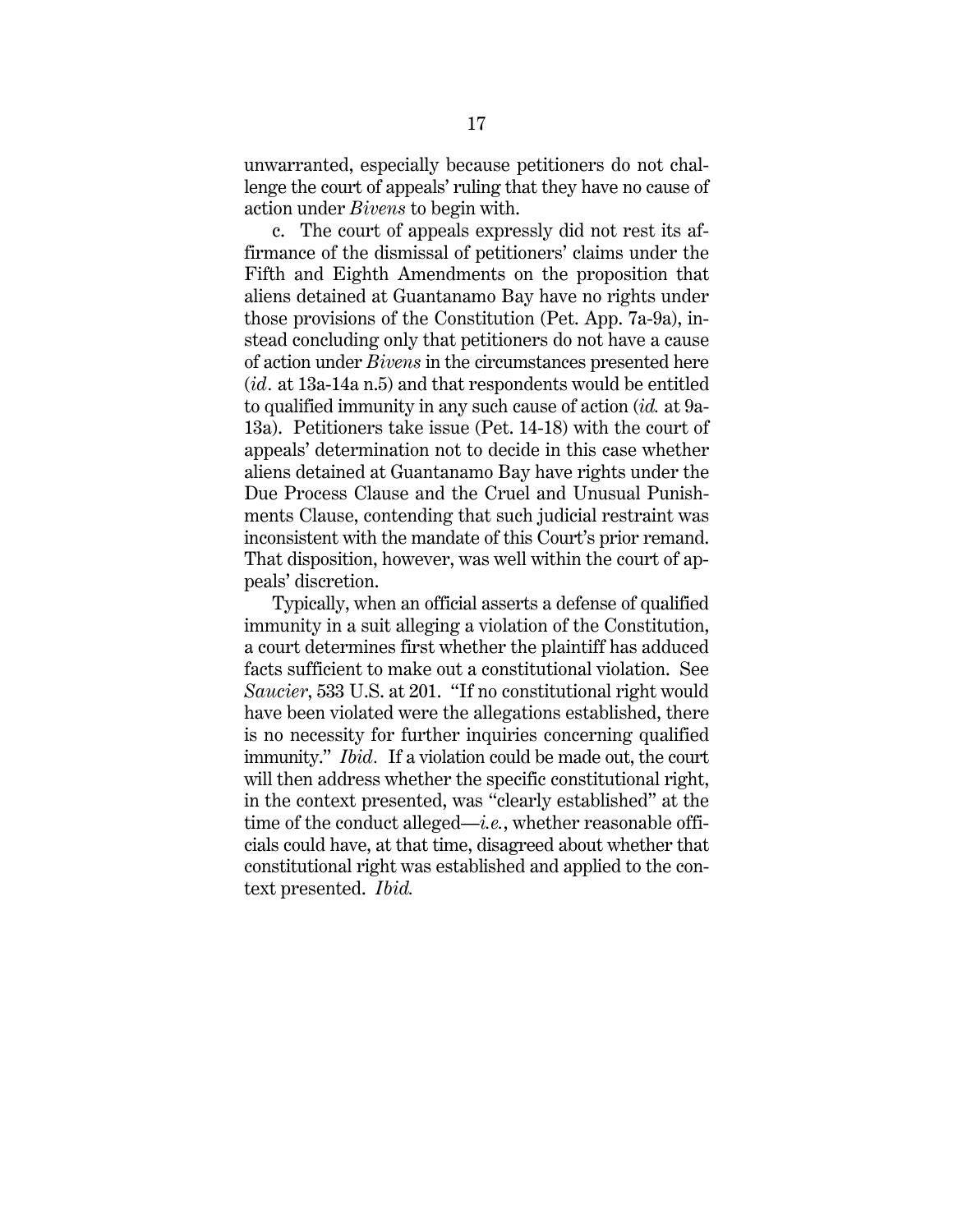Yet, as the court of appeals recognized (Pet. App. 8a), this Court recently held in *Pearson* v. *Callahan*, 129 S. Ct. 808 (2009), that a court addressing a defense of qualified immunity has discretion to bypass the threshold question of whether the plaintiff's allegations state a constitutional violation and instead simply to hold that the law was not clearly established at the relevant time. *Id.* at 818 ("The judges of the district courts and the courts of appeals should be permitted to exercise their sound discretion in deciding which of the two prongs of the qualified immunity analysis should be addressed first in light of the circumstances in the particular case at hand."). The discretion recognized in *Pearson* thus allows a court, where appropriate, to adhere to "the general rule of constitutional avoidance," under which courts decline to "'pass on questions of constitutionality . . . unless such adjudication is unavoidable.'" *Id.* at 821 (ultimately quoting *Spector Motor Serv., Inc.* v. *McLaughlin*, 323 U.S. 101, 105 (1944)).

Here, the court of appeals expressly exercised that "sound discretion," *Pearson*, 129 S. Ct. at 818, in holding that constitutional issues not reached in *Boumediene* could be avoided because this case could, in the words of *Pearson*, be "quickly and easily decide[d]" on the ground that there was no violation of clearly established law. Pet. App. 8a (quoting *Pearson*, 129 S. Ct. at 820). That exercise of discretion was wholly proper under *Pearson* and does not warrant this Court's review.

Petitioners contend that, by exercising its discretion to avoid deciding constitutional questions, the court of appeals somehow "rebuffed this Court's mandate to reconsider this case in light of *Boumediene*." Pet. 14 (capitalization and emphasis omitted). But a remand order from this Court does not compel a lower court to decide an issue that is not ultimately necessary to the judgment; it "simply indicate[s]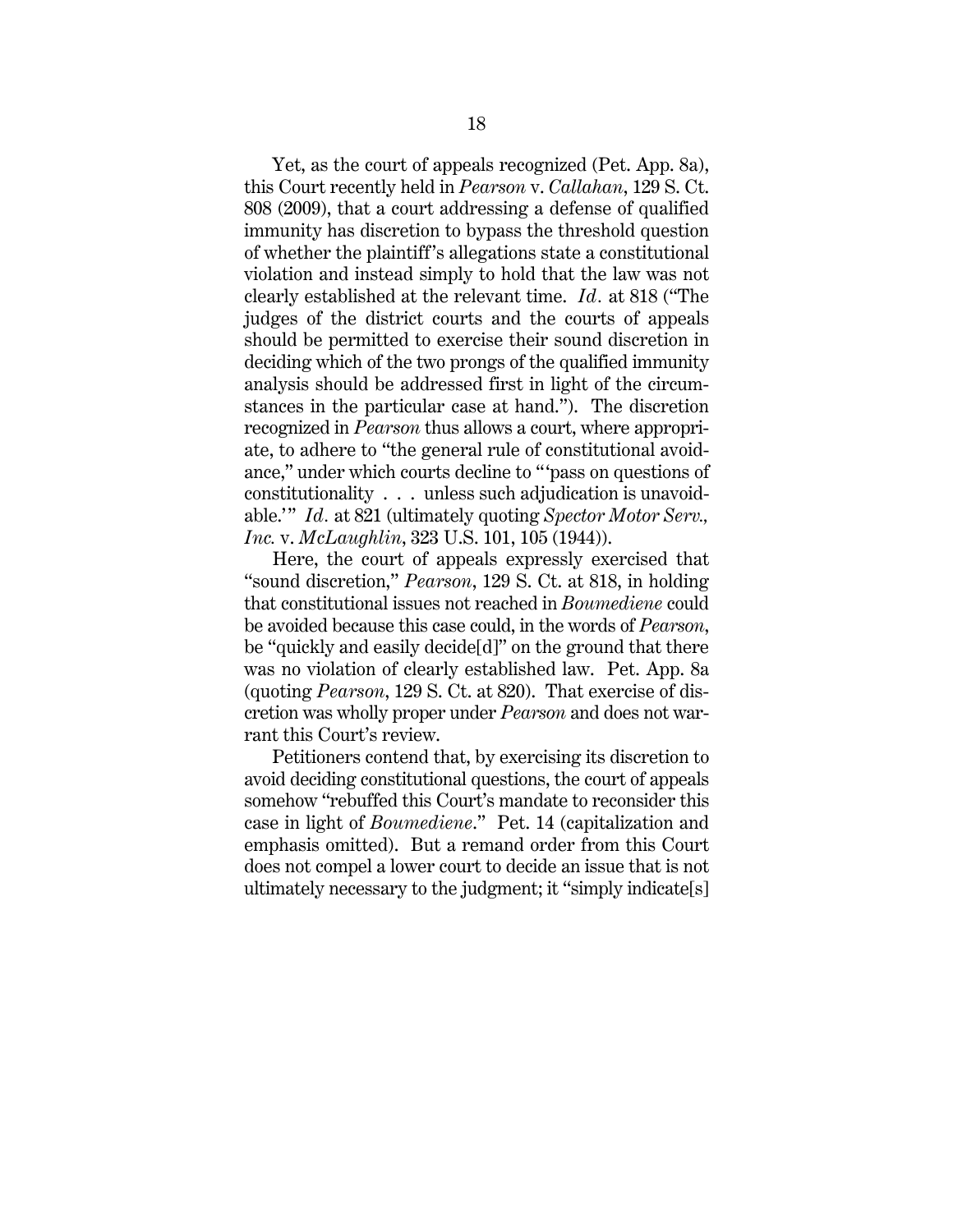that, in light of 'intervening developments,' there [is] a 'reasonable probability' that the Court of Appeals would reject a legal premise on which it relied and which *may* affect the outcome of the litigation." *Tyler* v. *Cain*, 533 U.S. 656, 666 n.6 (2001) (emphasis added) (quoting *Lawrence* v. *Chater*, 516 U.S. 163, 167 (1996) (per curiam)).

This case was remanded to permit the court of appeals to reconsider its previous decision and to determine whether *Boumediene* affected the outcome. That is precisely what the court of appeals did. Rather than reinstate its prior opinion in full, the court rendered its judgment "on a more limited basis," exercising its discretion under *Pearson* not to decide a disputed constitutional question, and concluding that *Boumediene* did not "change[] the outcome" (Pet. App. 4a)—not only because the constitutional rights petitioners assert were not clearly established at the time of their detention, but also because petitioners do not have a cause of action under *Bivens* in which to assert those rights. Nothing about the court's avoidance of a constitutional decision in these circumstances warrants this Court's review.

2. The court of appeals' decision to dismiss petitioners' RFRA claim (Pet. App. 45a-54a) likewise does not warrant this Court's review. The court correctly held that respondents are entitled to qualified immunity from petitioners' claim for damages under RFRA. The court concluded as a matter of statutory construction that RFRA did not apply to petitioners when they were detained by the military at Guantanamo Bay, and that even if it did, that coverage was not clearly established when petitioners were detained. Those narrow holdings involve only issues of statutory interpretation and qualified immunity in a cause of action for damages under a particular statute based on conduct that ceased more than five years ago. And they do not conflict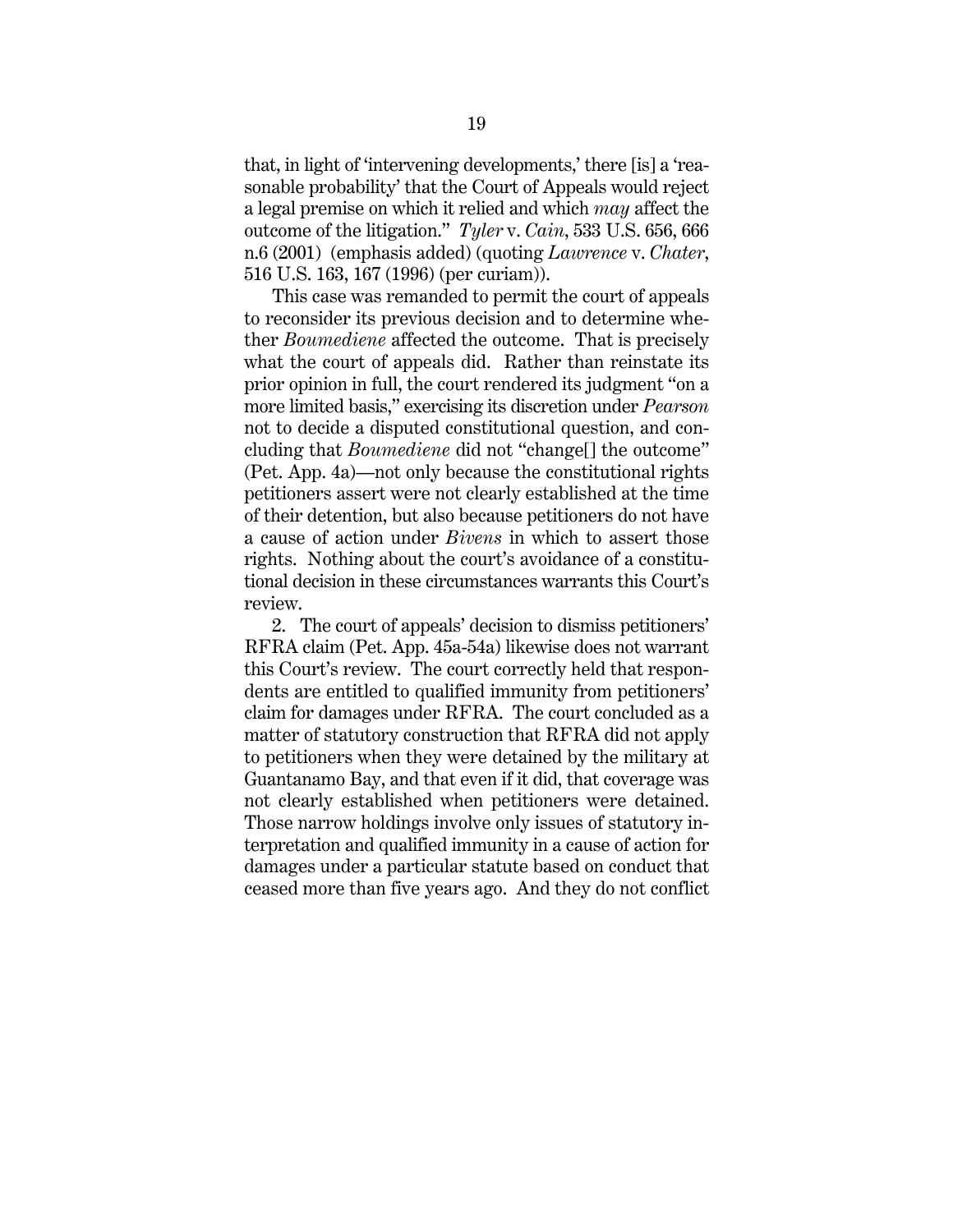with any decision of this Court or any court of appeals. They therefore do not present a fit issue for review by this Court.

RFRA provides that the "Government shall not substantially burden a person's exercise of religion" unless it "demonstrates that application of the burden to the person —(1) is in furtherance of a compelling governmental interest; and (2) is the least restrictive means of furthering that compelling governmental interest." 42 U.S.C. 2000bb-1. RFRA also gives a statutory cause of action for damages to a "person whose religious exercise has been burdened." 42 U.S.C. 2000bb-1(c).

a. This statutory text alone does not clearly establish, for purposes of defeating qualified immunity, that RFRA applies in circumstances such as those presented here. RFRA does not define the term "person" as used in the statute. Nor does RFRA specify that it applies to aliens outside the sovereign territory of the United States.

Neither does anything in the background of the statute indicate the clearly established right that petitioners must possess to succeed on their RFRA claim against respondents. The history shows that Congress intended when it enacted RFRA in 1993 to reach practices that it regarded to fall within the general ambit of the First Amendment. As its title indicates, the Religious Freedom Restoration Act was intended to *restore* free-exercise rights for those who had previously been seen as having them. RFRA was enacted in response to this Court's decision in *Employment Division, Department of Human Resources* v. *Smith*, 494 U.S. 872 (1990), which held that, under the First Amendment, a generally applicable law may burden a religious exercise even when the government does not demonstrate a compelling interest for denying a religious exemption from the law. *Id.* at 884-889. As the statutory text says,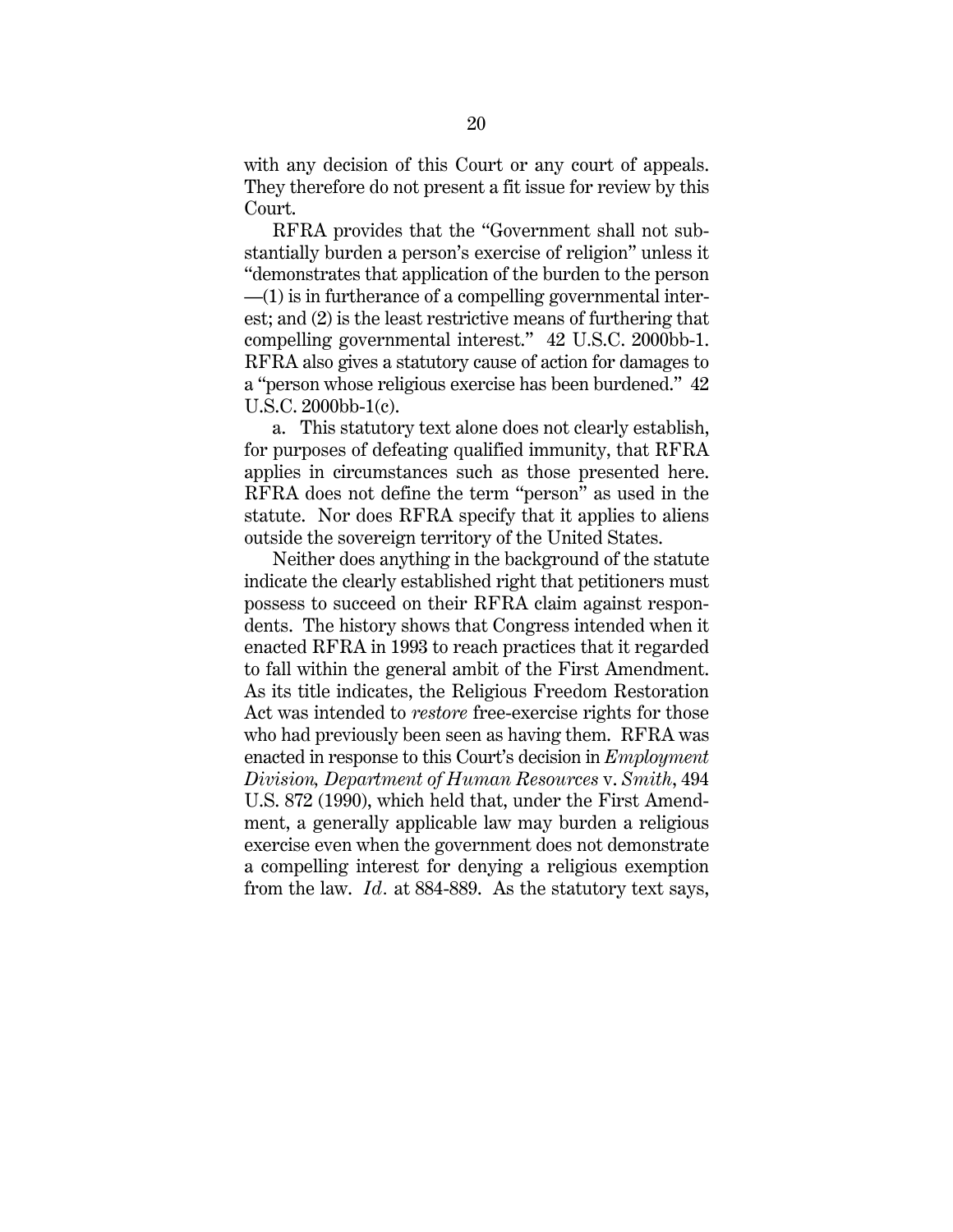Congress's express purpose in RFRA was to "restore the compelling interest test as set forth in *Sherbert* v. *Verner*, 374 U.S. 398 (1963) and *Wisconsin* v. *Yoder*, 406 U.S. 205 (1972)," 42 U.S.C. 2000bb(b)(1) (emphases added), by establishing statutory rights to parallel the constitutional rights this Court had recognized in those decisions.

Congress thus intended to ensure that the compellinginterest test was applied to claims previously regarded as cognizable under the First Amendment. In fact, the original version of RFRA defined the term "exercise of religion" to mean "the exercise of religion under the First Amendment to the Constitution." 42 U.S.C. 2000bb-2(4) (1994) (amended 2000). When Congress enacted the Religious Land Use and Institutionalized Persons Act of 2000 (RLUIPA), 42 U.S.C. 2000cc *et seq.*, it incorporated RLUIPA's definition of religious exercise into RFRA, see 42 U.S.C. 2000bb-2(4). While the new definition does not explicitly refer to the First Amendment, nothing in that statutory amendment suggests that "exercise of religion" was to have a substantially different meaning. Thus, after that amendment, as before, RFRA's statutory purpose remains to restore the compelling-interest test as set forth in this Court's decisions in *Sherbert* and *Yoder* and as applied in cases prior to  $Smith$ , see  $42$  U.S.C.  $2000bb(b)(1)$ .

The legislative history is equally clear in expressing Congress's expectation that courts applying RFRA would look to pre-*Smith* cases concerning the Free Exercise Clause of the First Amendment. See H.R. Rep. No. 88, 103d Cong., 1st Sess. 6-7 (1993); S. Rep. No. 111, 103d Cong., 1st Sess. 9 (1993); see also *id.* at 9 ("the compelling interest test generally should not be construed more stringently or more leniently than it was prior to *Smith*"); *id.* at 2 (the Act "responds to the Supreme Court's decision in \* \* \* *Smith* by creating a statutory prohibition against government action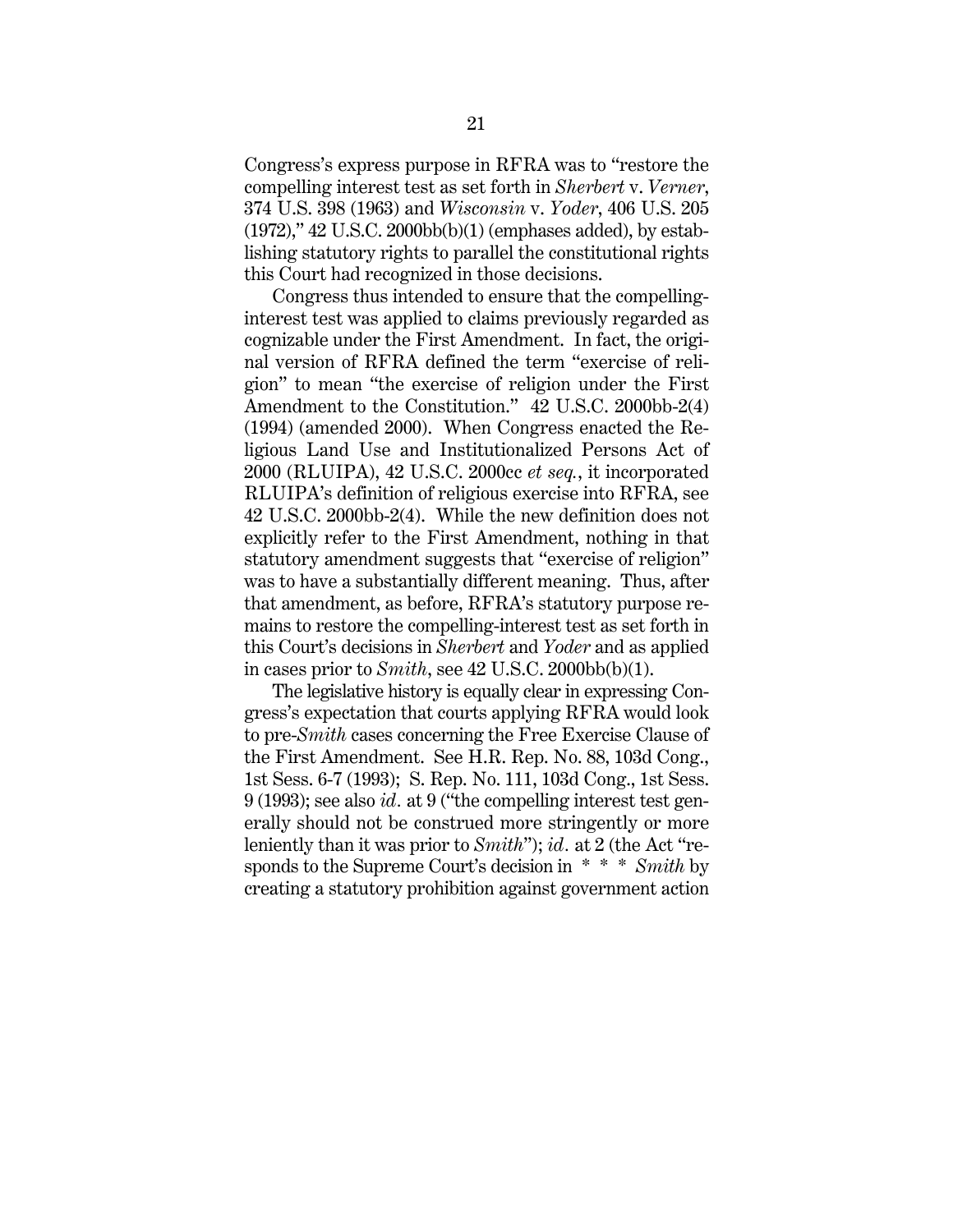substantially burdening the exercise of religion") (footnote omitted).

b. In light of the expressly stated purpose of Congress, the court of appeals held that the persons whose religious exercise is protected by RFRA are those who had been recognized in the period between *Sherbert* and *Smith* as having rights under the First Amendment. Petitioners do not dispute that when Congress enacted RFRA, it did so against the background of decisions rejecting contentions that aliens outside U.S. territorial jurisdiction who lacked a substantial connection to the United States were entitled to First Amendment protections. See *United States ex rel. Turner* v. *Williams*, 194 U.S. 279, 292 (1904); see also *Verdugo-Urquidez*, 494 U.S. at 265. Indeed, applying those principles in 1995, a year after RFRA was enacted, the Eleventh Circuit, relying on earlier circuit precedent, specifically held that aliens at Guantanamo Bay could not assert First Amendment rights. *Cuban Am. Bar Ass'n*, 43 F.3d at 1428-1430.

Because RFRA merely "restore[d] the compelling interest test as set forth in *Sherbert*," 42 U.S.C. 2000bb(b)(1) (emphasis added), because at the time RFRA was enacted, Congress would not naturally have seen that test as affording protection to aliens abroad who lacked a substantial connection to the United States, and finally because nothing occurred between the enactment of RFRA and the period of petitioners' detention to indicate any expansion of RFRA's coverage to such aliens, petitioners' RFRA claim against respondents must fail.<sup>3</sup> At a minimum, respondents

<sup>3</sup> Although the Court in *Vermilya-Brown Co.* v. *Connell*, 335 U.S. 377 (1948), held that the Fair Labor Standards Act applied to aliens on a U.S. military base in Bermuda (and likened that base to Guantanamo Bay), the Court also made clear that analysis of the geographic application of a statute "depends upon the purpose of the statute." *Id.* at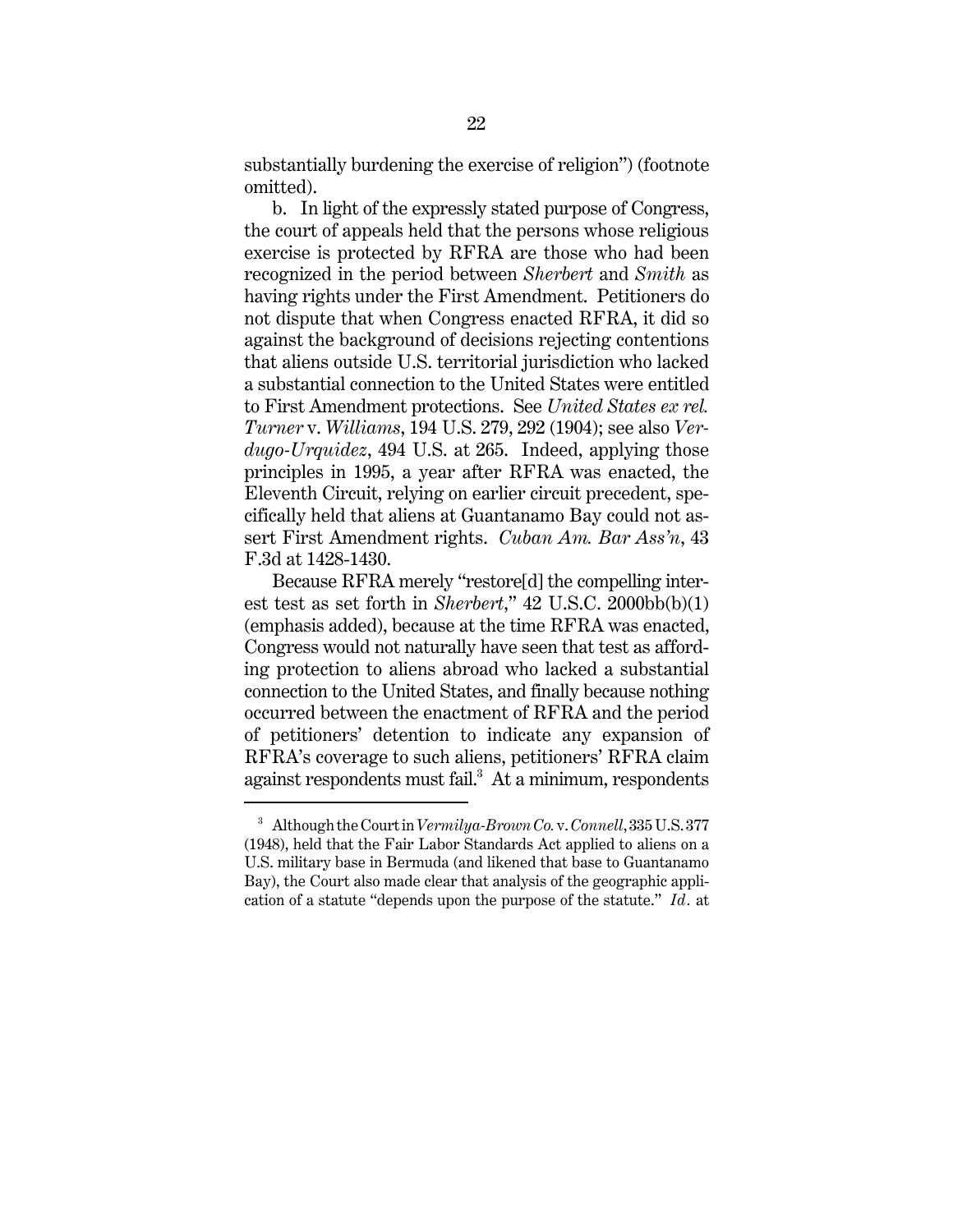are entitled to qualified immunity from those claims because the application of RFRA was not clearly established. At the time petitioners were detained (*i.e.*, between 2002 and March 2004), a reasonable official could have doubted that RFRA granted rights to suspected enemy combatants captured on foreign soil and held at a military facility abroad during a time of war. A reasonable official could have concluded from RFRA's text and legislative history that the statute was designed merely to restore the legal standard governing free-exercise rights that had been established before 1990. See, *e.g.*, S. Rep. No. 111, *supra*, at 12 ("[T]he purpose of this act is *only* to overturn the Supreme Court's decision in *Smith*.") (emphasis added); see also pp. 20-22, *supra*. Moreover, a reasonable official would have been justified in relying on prior case law rejecting claims by aliens outside the United States in general—and aliens at Guantanamo Bay in particular—of violations of First Amendment rights. See, *e.g.*, *Verdugo-Urquidez*, 494 U.S. at 265; *Cuban Am. Bar Ass'n*, 43 F.3d at 1428-1430; see also p. 22, *supra*. Indeed, any holding to the contrary would have been unprecedented. As Judge Brown wrote in her concurring opinion, the application of RFRA in "the military detention context would revolutionize the treatment of captured combatants." Pet. App. 21a. In such circumstances, the doctrine of qualified immunity prevents petitioners from suing respondents individually for money damages.

c. Petitioners mischaracterize the court of appeals' decision as holding that "because Guantánamo [Bay] detainees have no constitutional rights, they also have no

<sup>378, 390.</sup> Given RFRA's purpose of restoring the pre-*Smith* standard for free-exercise claims, the discussion of Guantanamo Bay in *Vermilya-Brown* does little to establish that RFRA applies to aliens detained there.